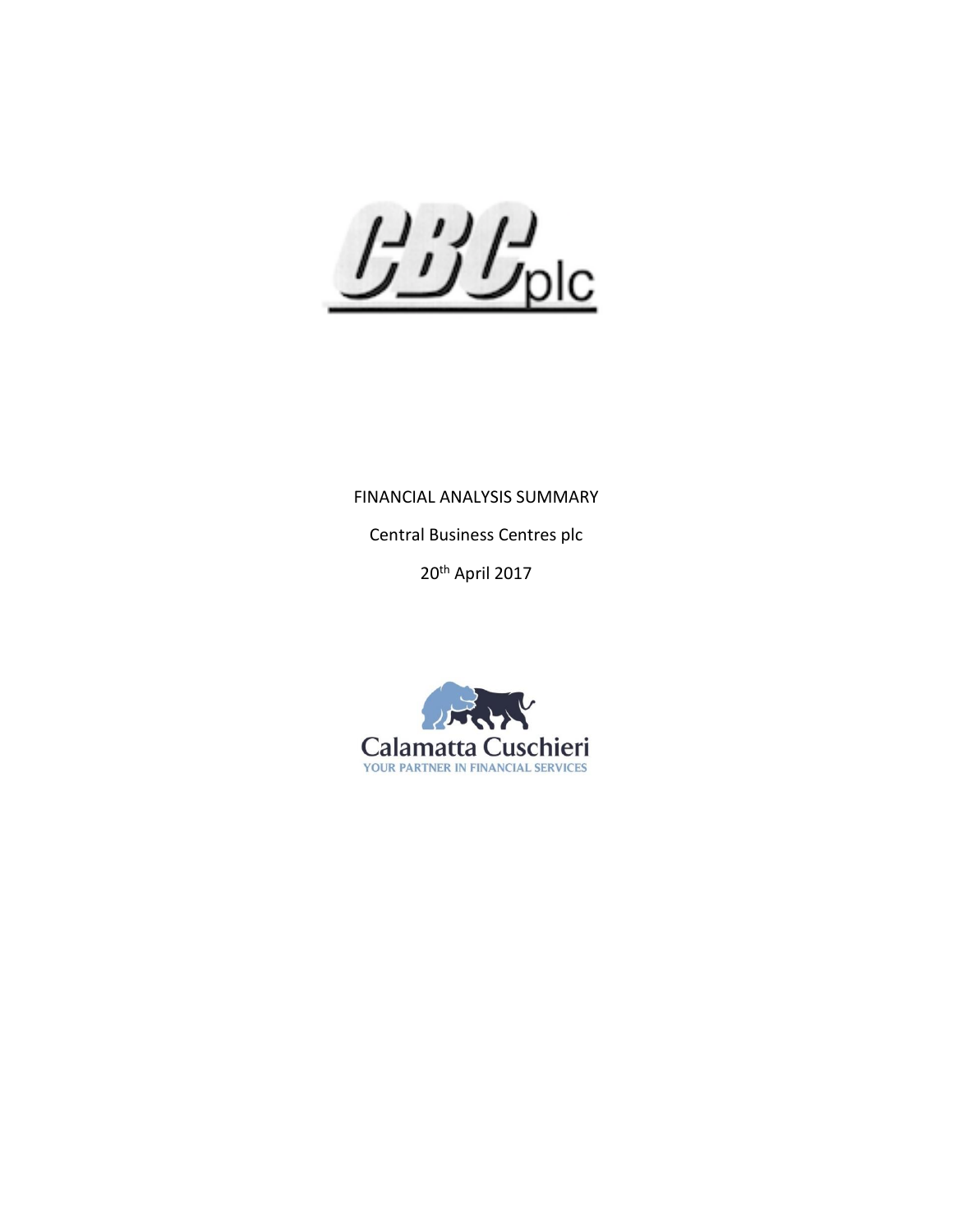The Directors Central Business Centres plc, Cortis Buildings, Mdina Road, Zebbug, Malta, ZBG 4211

20<sup>th</sup> April 2017

Dear Sir,

In accordance with your instructions, and in line with the requirements of the Listing Authority Policies, we have compiled the Financial Analysis Summary set out on the following pages and which is being forwarded to you together with this letter.

The purpose of the financial analysis is that of summarising key financial data appertaining to Central Business Centres plc. ("the issuer"). The data is derived from various sources or is based on our own computations as follows:

- (a) The forecast data for the financial years ending  $31^{st}$  December 2017 to  $31^{st}$  December 2018 have been provided by management.
- (b) Our commentary on the results of Cortis Group ("the Group") and on its financial position is based on the explanations set out by the Issuer in the Prospectus.
- (c) The ratios quoted in the Financial Analysis Summary have been computed by us applying the definitions set out in Part 4 of the Analysis.
- (d) The principal relevant market players listed in Part 3 of the document have been identified by management. Relevant financial data in respect of competitors has been extracted from public sources such as the web sites of the companies concerned or financial statements filed with the Registrar of Companies.

The Analysis is meant to assist potential investors by summarising the more important financial data set out in the Prospectus. The Analysis does not contain all data that is relevant to potential investors and is meant to complement, and not replace, the contents of the full Prospectus. The Analysis does not constitute an endorsement by our firm of the proposed Bond Issue and should not be interpreted as a recommendation to invest in the Bonds. We shall not accept any liability for any loss or damage arising out of the use of the Analysis and no representation or warranty is provided in respect of the reliability of the information contained in the Prospectus. Potential investors are encouraged to seek professional advice before investing in the bonds.

Yours sincerely,

 $N<sup>th</sup>$ 

Nick Calamatta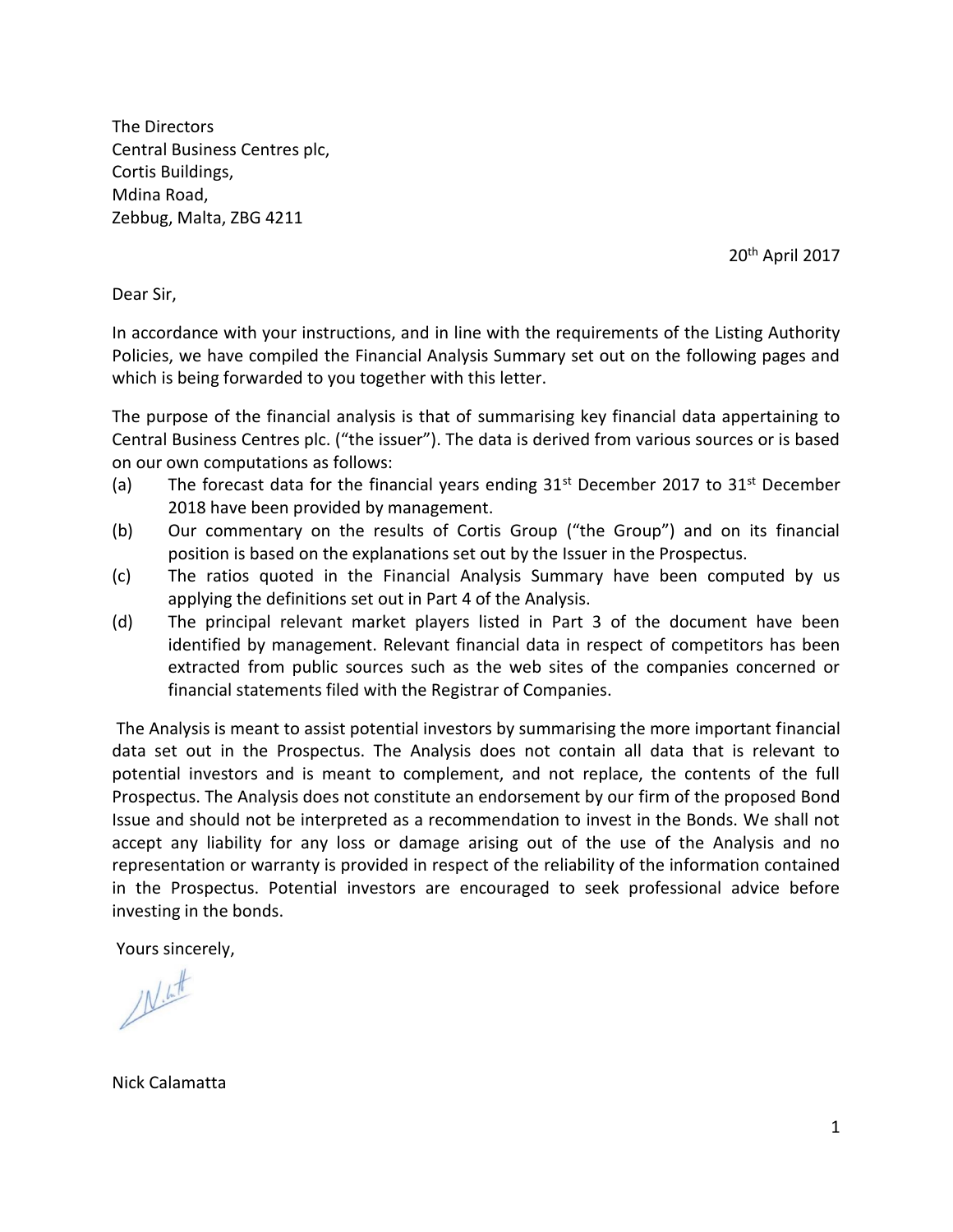## Director

# **CONTENTS**

| 1. |                                                                           |  |  |
|----|---------------------------------------------------------------------------|--|--|
| 2. |                                                                           |  |  |
|    | 2.1                                                                       |  |  |
|    | 2.2                                                                       |  |  |
|    | 2.3                                                                       |  |  |
|    | 2.4                                                                       |  |  |
|    | 2.5                                                                       |  |  |
| 3. |                                                                           |  |  |
| 4. |                                                                           |  |  |
|    | 4.1                                                                       |  |  |
|    | 4.2                                                                       |  |  |
|    | 4.3                                                                       |  |  |
|    | 4.4                                                                       |  |  |
|    | 4.5                                                                       |  |  |
| 5. |                                                                           |  |  |
|    | 5.1                                                                       |  |  |
|    | 5.2                                                                       |  |  |
|    | 5.3                                                                       |  |  |
| 6. |                                                                           |  |  |
| 7. | Listed debt and other securities of the Issuer and its related parties 19 |  |  |
| 8. |                                                                           |  |  |
| 9. |                                                                           |  |  |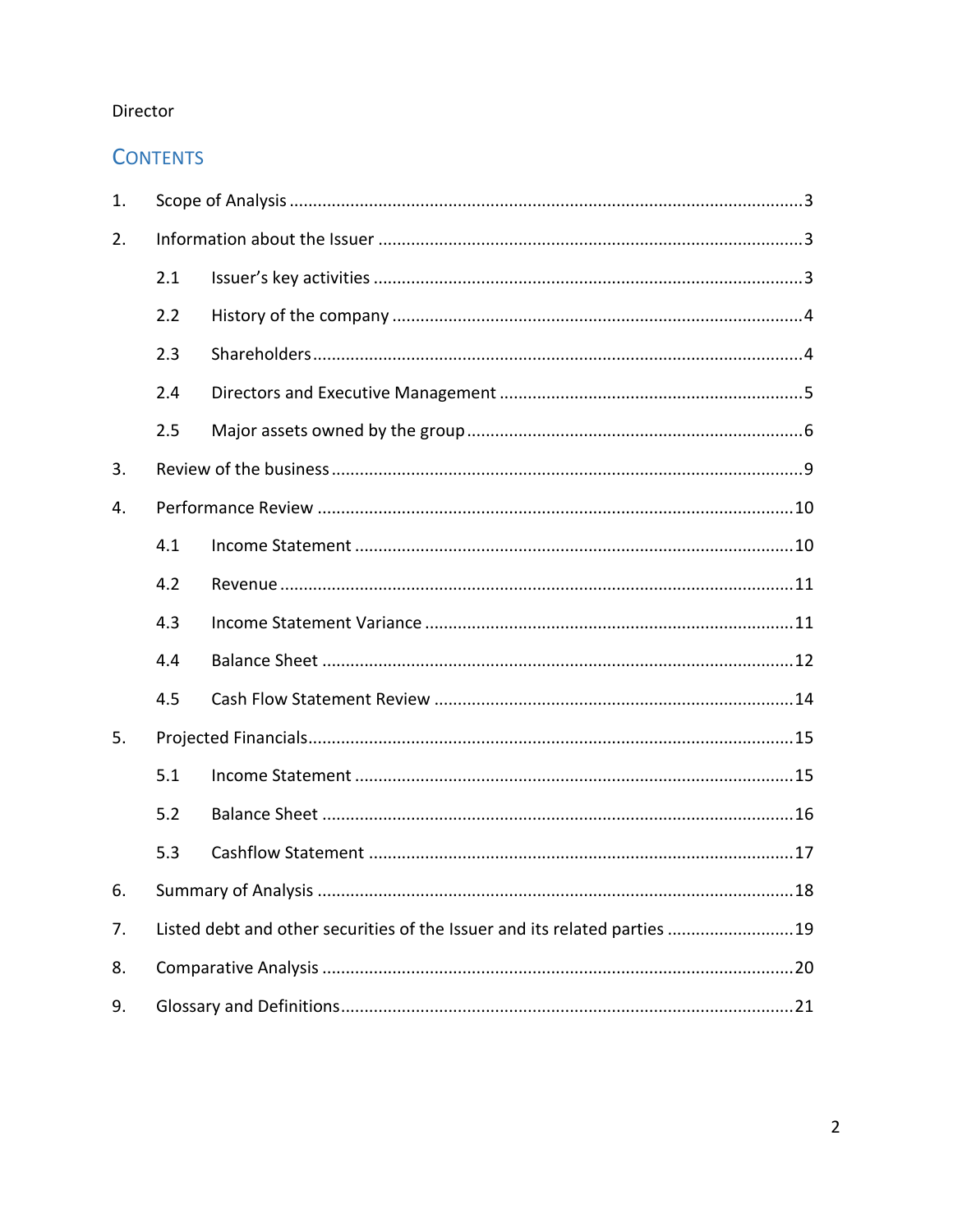# <span id="page-3-0"></span>**1. Scope of Analysis**

In line with the Listing Authority Policies of the MFSA, this Financial Analysis Summary "FAS" represents an update to the one originally published on the 20<sup>th</sup> August 2015 as part of the prospectus in relation to the issue of the €6 million Unsecured Bonds issuance programme and any update provided by the company thereafter. The scope of this FAS is to provide an update on the performance and financial position of Central Business Centres p.l.c ("the issuer").

# <span id="page-3-1"></span>**2. Information about the Issuer**

## <span id="page-3-2"></span>*2.1 Issuer's key activities*

Central Business Centres plc. (CBC) was established as a sister company with the same shareholding structure as SMW Cortis Ltd. CBC is a licenced company registered with the Malta Financial Services Authority (registration number 65702). The principal activity of Issuer is to hold commercial property for investment purposes and generate returns from this property through rental. The company's aim is to develop the "Central Business Centre" brand by emulating the success of the Group's business centre in Zebbug which has been generating a steady flow of rental returns since its opening in 2011.



Cortis Group refers to S.M.W. Cortis Limited and the S.M.W. Cortis Subsidiaries. Central Business Centre plc ("the Issuer") was established as a sister company to the group.

S.M.W. Cortis Limited and its subsidiaries are active in the following areas: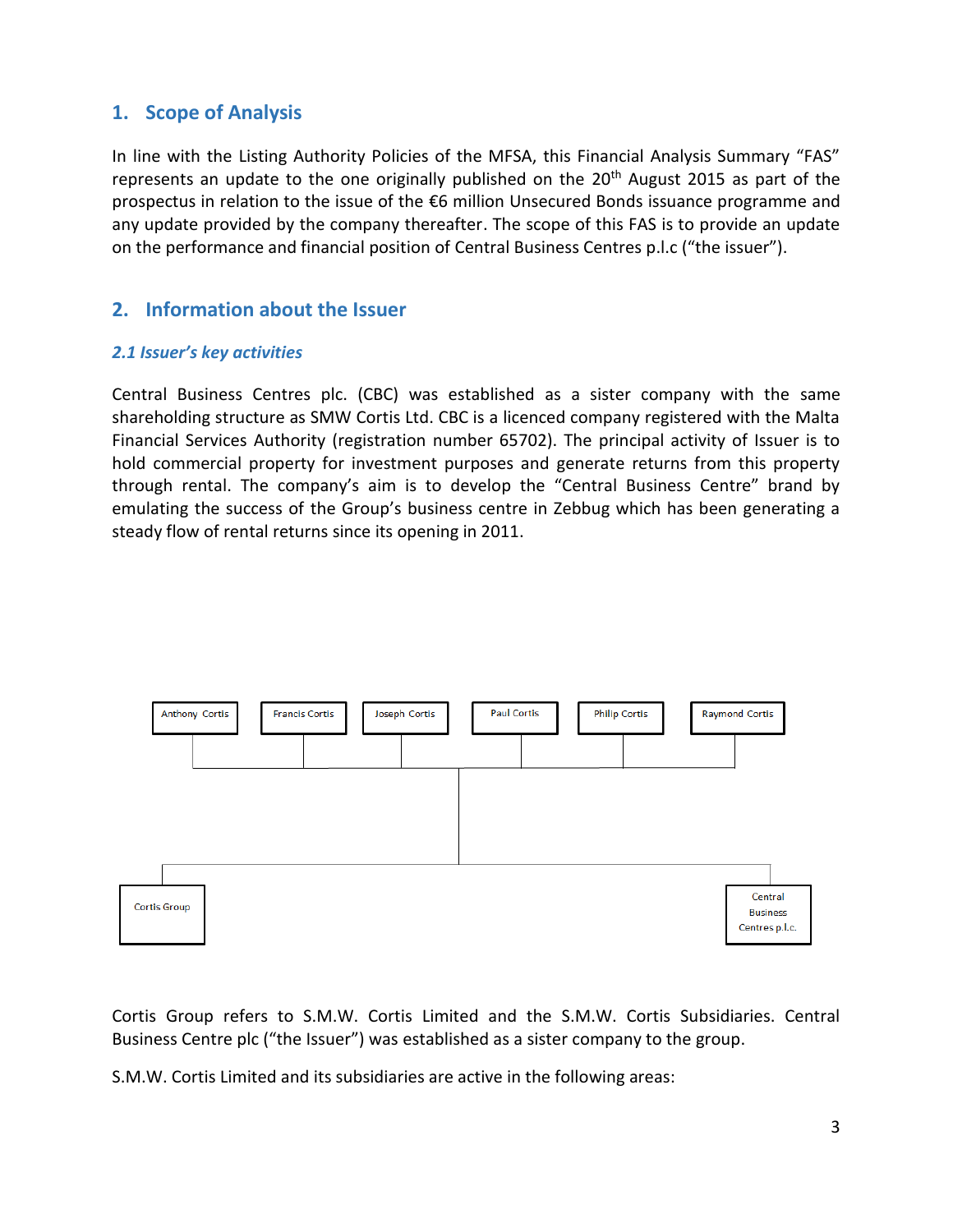- $\Diamond$  SMW Cortis Ltd manufacturer and supplier of indoor and outdoor furniture and joinery
- $\Diamond$  Cortis Timber & Wood Products Ltd Import, distribution and retail of timber
- Lapsi Court Limited Property development
- $\Diamond$  Alcor Trading Limited Aluminium products suppliers
- $\Diamond$  Calibre Industries Limited Architectural aluminium, glazing, steel, timber and turnkey projects
- $\Diamond$  Precision Optical Limited Lens manufacturer and importer of eyewear and related products and operator of outlets.
- $\Diamond$  EVS Ltd Import and distribution of electric vehicles. This company is currently dormant.

## <span id="page-4-0"></span>*2.2 History of the company*

In 2014, upon its incorporation, CBC acquired three properties from the Cortis Group - a group of companies under common ownership.

The three properties comprised:

- 1. A business centre in Zebbug (acquisition also included the contracts with tenants already in place);
- 2. A plot of land in Gudja, together with a shell structure for commercial use;
- 3. A plot of land and an old villa with adjoining gardens in St Julian's, together with permits for the restoration of the villa and the development of a third business centre for commercial use.

At the same time, the Company set up a  $\epsilon$ 6,000,000 Bond Issuance programme which was approved by the MFSA on 5 December 2014. On 22 December CBC issued €3million 7-year bonds at 5.75%, and on 4 December 2015 it issued a further €3million 10-year bond at 5.25%.

Since 2014, the land in Gudja has been fully developed and the first tenants entered the premises as from 1 December 2015. The property is further described later on in this section of the report.

Works are in progress on the land held in St. Julian's. Excavation works were completed in May 2016 and the development stage of the project is currently underway. Management is projecting that the property will start being rented out from the last quarter of 2017.

Work on the villa (Villa Fieres) in St. Julian's is ongoing, together with the development in St Julian's mentioned above.

## <span id="page-4-1"></span>*2.3 Shareholders*

The current shareholders of the group are:

- Joseph Cortis Chairman and CEO
- Anthony Cortis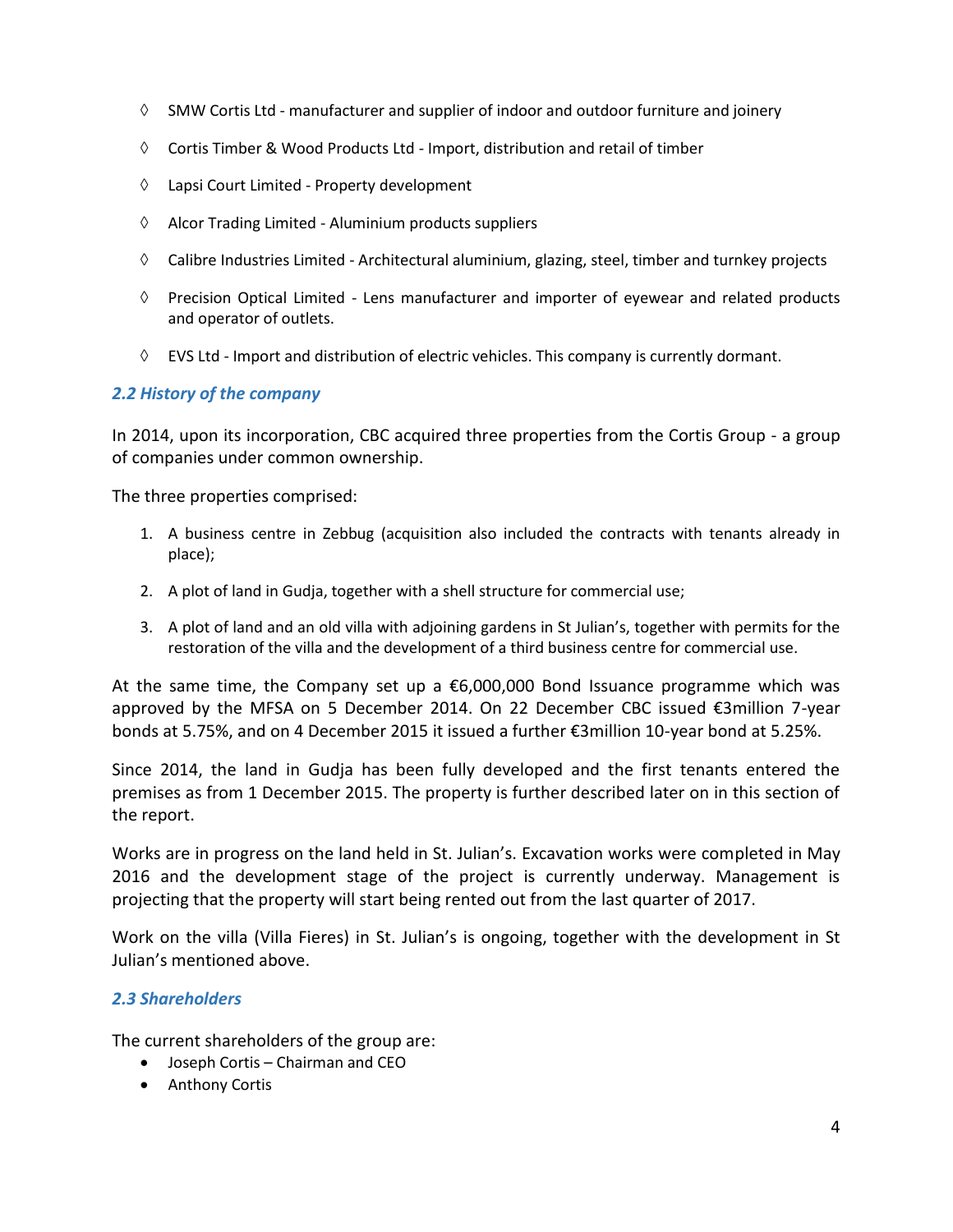- **•** Francis Cortis
- Philip Cortis
- Raymond Cortis
- Paul Cortis

Each of the shareholders hold an equal share in the Company. The same shareholders own an equal holding in S.M.W. Cortis Limited which together with its subsidiaries forms the Cortis Group of companies.

## <span id="page-5-0"></span>*2.4 Directors and Executive Management*

## BOARD OF DIRECTORS

| <b>Name</b>           | ິ່<br>Designation            | Date of Appointment |
|-----------------------|------------------------------|---------------------|
| Joseph Cortis         | Executive Director, Chairman | 20.06.2015          |
| <b>Anthony Cortis</b> | Non - Executive Director     | 20.06.2015          |
| Alfred Sladden        | Non - Executive Director     | 20.06.2015          |
| <b>Francis Gouder</b> | Non-Executive Director       | 27.08.2015          |

The Board of Directors of the Issuer is composed of the following persons:

The business address of all of the Directors is the registered office of the Issuer. Below is a short curriculum vitae of each of the Directors.

Alfred Sladden - Alfred Sladden commenced his career at Barclays Bank, Malta, in 1954 until his appointment to senior training manager with Barclays Bank, London, in 1968. He held such office for three years until 1971. Throughout the years that followed, Alfred Sladden continued to hold several posts with credit institutions, including manager of various branches of Barclays Bank, credit advisor of Bank of Valletta, head of internal audit at Mid-Med Bank, Assistant General Manager on administration, and Assistant General Manager of the international finance division as well as Deputy General Manager on corporate strategy at Mid-Med Bank. In 1994, he was appointed General Manager of Investment Finance Bank and held such post until 1995 whilst also holding the post of director of Mid-Med Life Insurance until 1996. He also held the post of general manager of finance and operations at Mid-Med Bank between 1995 and 1998. Between 1998-1999 he was appointed chairman of Maltapost and the Foundation for Medical Services. For nine years, between 1999-2008 he held a part time post as Financial Adviser of the Eurochange Financial Services whilst simultaneously holding a part time post as Chairman of the VAT Appeals Board from 1999 until 2011. He was Executive Director of an affiliate company of the Corinthia Group of the Czech Republic between 2000 and 2010 and also held the post of financial adviser of Technoline Ltd between 2009-2013.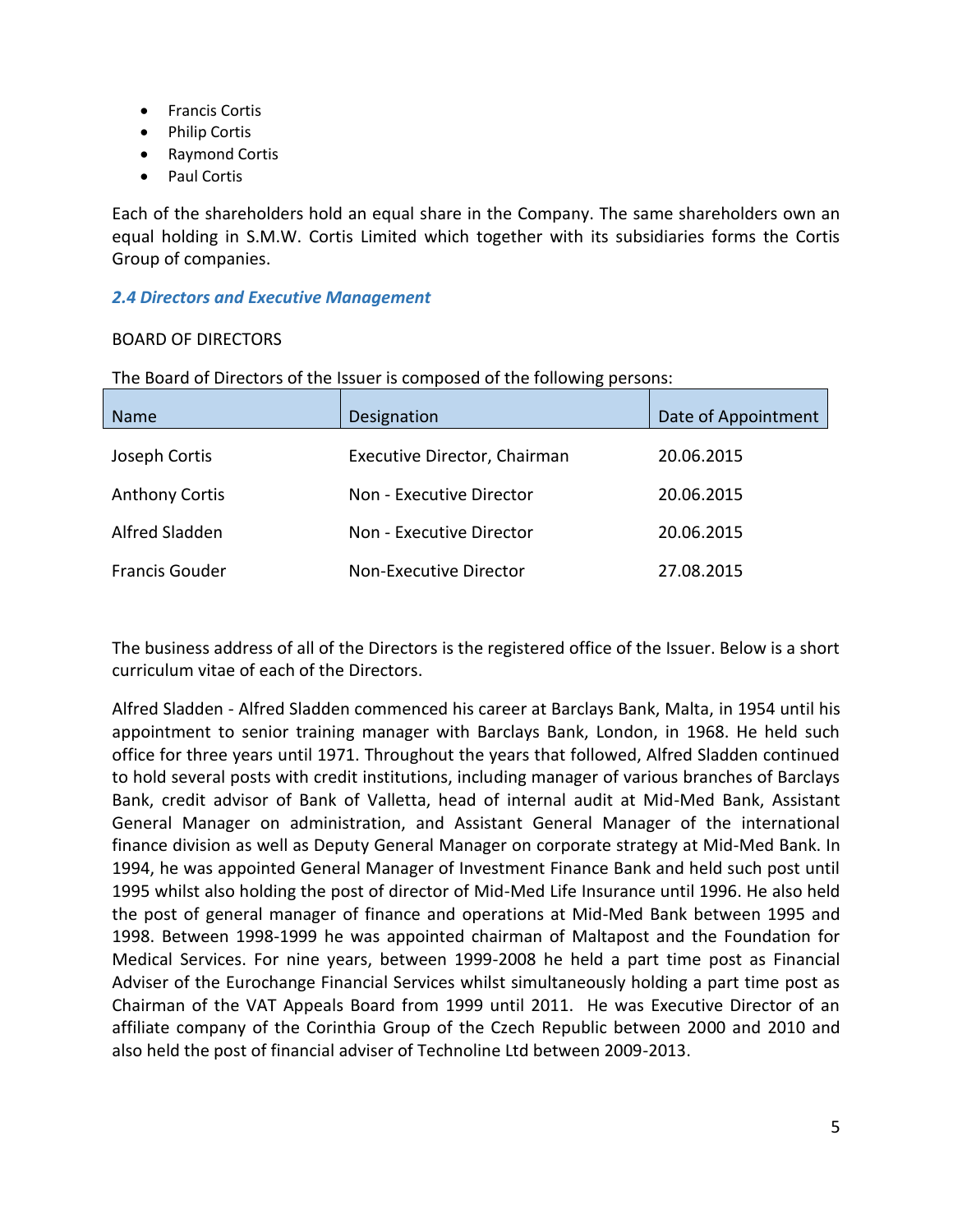Anthony Cortis - Anthony Cortis has been a director of the Issuer since inception in 2014. He previously held a long-standing position with SMW Cortis Limited as a master craftsman in cabinet making, apertures and joinery, with over 45 years of experience in design, manufacture, factory organisation, costs control, management and customer relations.

Joseph Cortis - Joseph Cortis has been involved in the management of the Cortis Group since 1988, holding the position of Chairman and Chief Executive Officer of the Cortis Group. In his role as Chief Executive Officer, Joseph Cortis was particularly responsible for the strategy of the Cortis Group and its future growth. He has actively participated as a member of various committees and councils such as the Federation of Industry Council, the Malta Chamber of Commerce and the Malta Institute of Management. Joseph Cortis oversaw the management of the Zebbug Central Business Centre from the development of the said property throughout the rental of the commercial spaces forming part of the said property, and is actively involved in overseeing its management to date.

Francis Gouder - Francis Gouder was appointed as a non-executive director on the 27th August 2015. Mr Gouder served his career in the Financial Services sector for 45 years. He was a nonexecutive director of Bay Street Finance Plc between January 2010 and August 2012 and is currently non-executive director of Izola Bank pk. Mr Gouder currently also acts as a nonexecutive director of other companies operating in a different spectrum of commercial activities.

## <span id="page-6-0"></span>*2.5 Major assets owned by the group*

The main assets held by the business include**:**

- Central Business Centre Zebbug;
- Central Business Centre Gudja;
- $\Diamond$  Lapsi Court and Villa Fieres (under development) St Julian's;
- $\Diamond$  Other developments The Company is in the process of acquiring an additional property in Zebbug earmarked for commercial development from S.M.W. Cortis Limited.

## *2.5.1. Further details about each property*

#### Zebbug Property

Central Business Centre - Zebbug was acquired by the issuer from S.M.W Cortis Ltd. It is in a finished state and fully rented out to 3rd parties.

- $\Diamond$  The property was developed in 2011/12 on land acquired by the Group in 2002
- $\Diamond$  The property was independently valued by Arch. A. Fenech Vella on 30th October 2014 at €3.7m.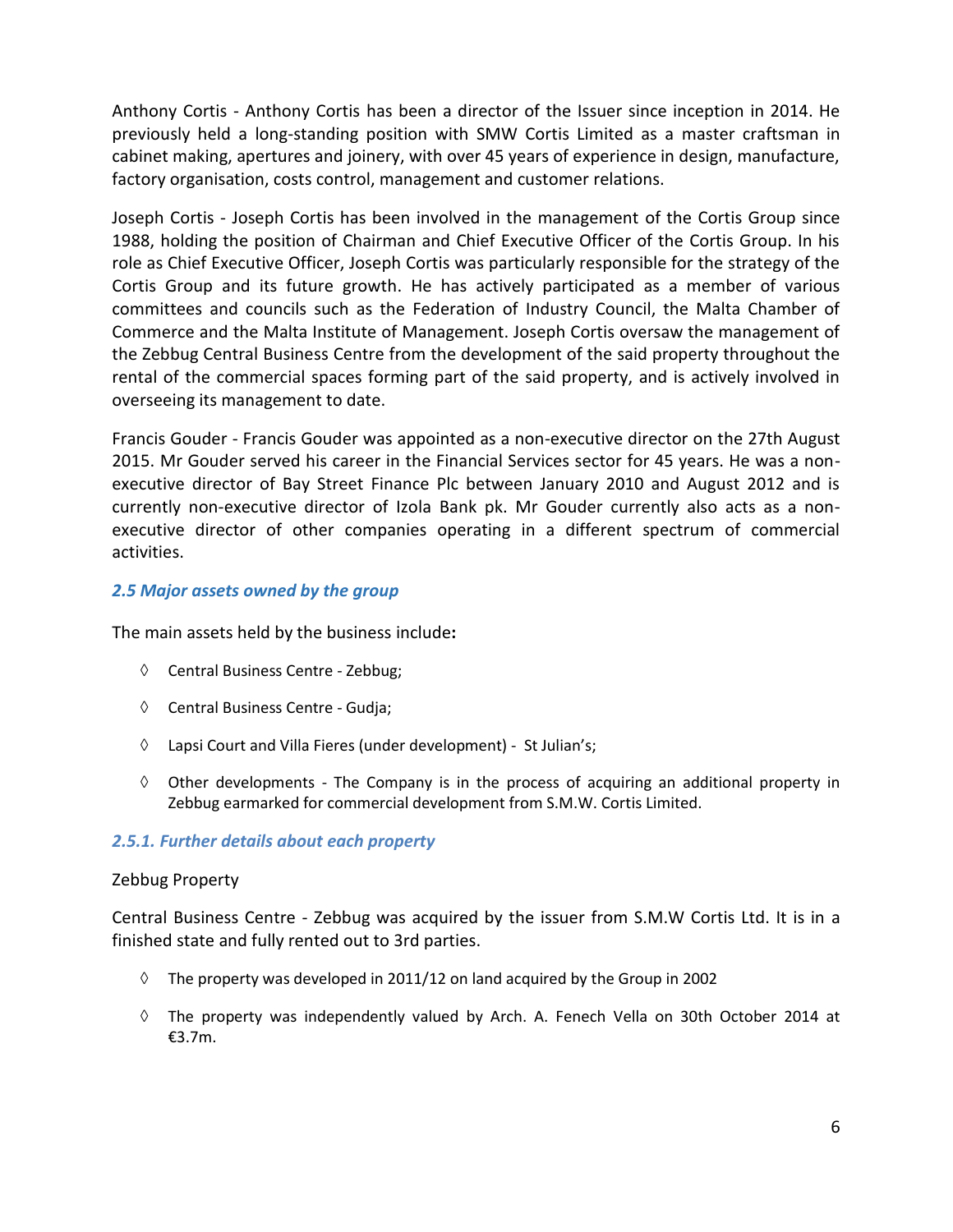- $\Diamond$  It was purchased at €3.7million and the consideration will comprise €2.3m in cash and €1.4m by means of a subordinated loan from S.M.W. Cortis Ltd.
- $\Diamond$  The property comprises 1,509 Sqm of office space, over 5 floors (including ground floor, intermediate floor, levels 1, 2 and a penthouse at level 3). Additionally, there are 27 parking spaces at underground levels 1 and 2.
- $\Diamond$  Based on management information, current occupancy for the office space and car spaces is 100%. Rent agreements signed with tenants cater for an increase in rent of around 5% to 6% every three years from the start of the contract. First rent revisions came into force in June 2014 with a further batch of contracted rents revised in FY15. In addition to the rent, tenants pay a maintenance fee which is equivalent to 10% of the rent due. This amount is used by the Company to fund annual maintenance, administration and common area costs.

#### Gudja Property

- $\Diamond$  The issuer acquired the property for  $\epsilon$ 2.4m from S.M.W. Cortis. The purchase was settled by means of subordinated loan from S.M.W. Cortis Ltd.
- $\Diamond$  The business centre in Gudja is complete and comprises of a basement, extending to under half the width of the adjacent drive-in and 2 upper levels for commercial use.
- $\Diamond$  The property is situated on a main road artery, a few minutes from Malta International Airport and within close proximity to the Freeport.
- $\Diamond$  On 30th October 2014, Arch. A. Fenech Vella valued the property at  $\epsilon$ 2.4m.
- $\Diamond$  The project comprises approximately 1,365 Sqm of office space over 3 floors including the ground floor as well as 555 Sqm of commercial space at basement level.
- $\Diamond$  19 car spaces are available, 7 of these car spaces at basement level, whilst a further 12 spaces are open air spaces adjacent to the building.
- $\Diamond$  The building is now operational with occupancy of 80%. All rental agreements are subject to a 6% increase in rent every three years from the start date of the contract. Each tenant is charged a maintenance allowance equal to 10% of the rental value, as agreed upon in the rental contracts.

#### St. Julian's Property

#### Current State

The issuer owns property in Spinola, St Julian's comprising:

 Villa Fieres and adjoining gardens (Lapsi Court), currently owned by CBC plc. The total area covers approx. 1,100Sqm the building itself occupies a footprint of approximately 200 Sqm and has 2 floors and a semi-basement. The garden covers approximately 900 Sqm.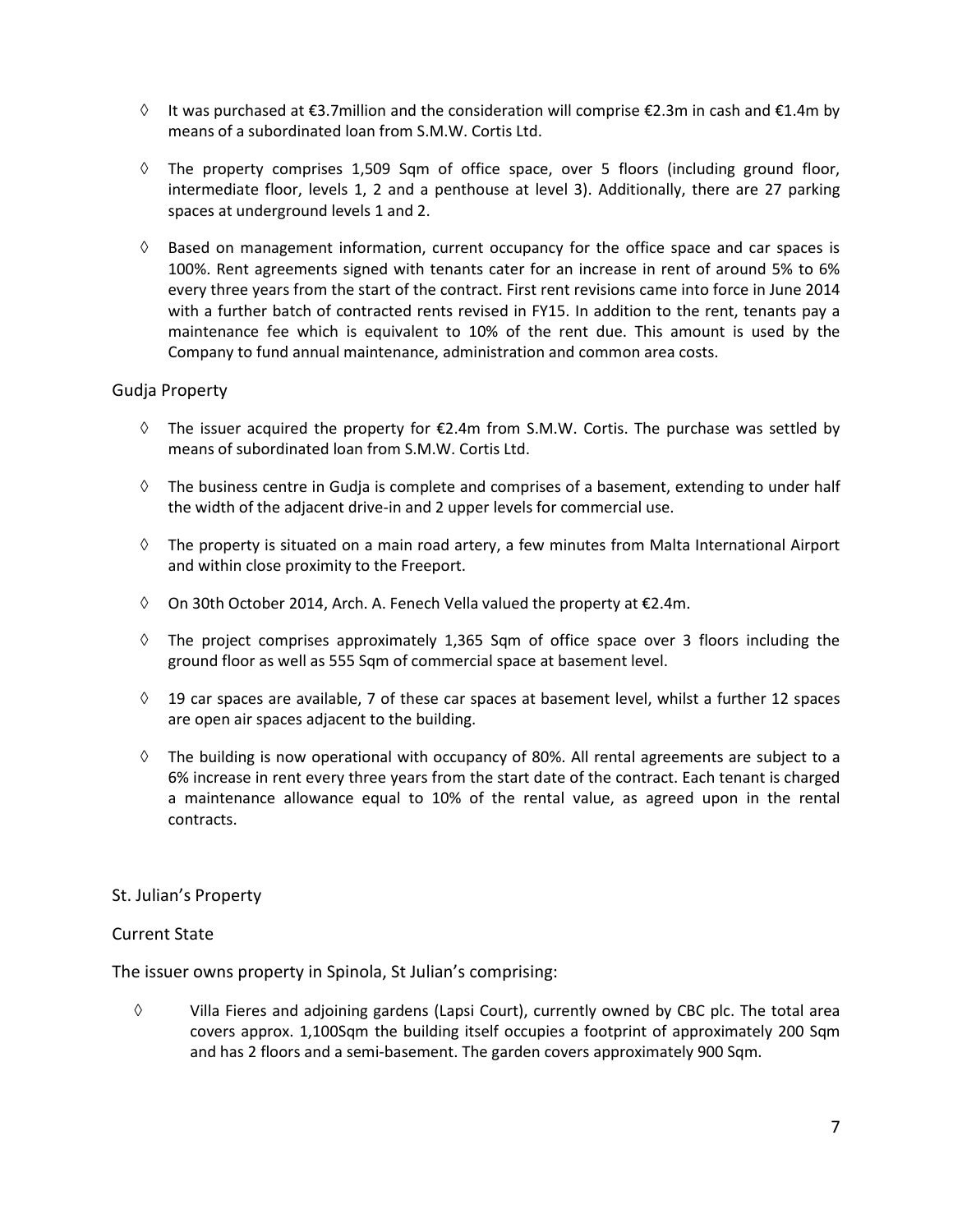- $\Diamond$  An area of approximately 897 Sqm adjoining Villa Fieres on Spinola square currently owned by CBC plc. The area is currently occupied at ground floor level by 7 outlets, 3 of which are rented out to 3rd parties on long-term leases.
- $\Diamond$  The Cortis group acquired Fieres Ltd in May 2002. Arch. A. Fenech Vella valued the property at €6.5million on 30 October 2014. The properties were acquired by the issuer for €6.5million and the purchase price was settled by means of subordinated loans from the Cortis Group companies.

### Proposed Development Underway

- $\diamond$  The restoration of Villa Fieres. Management explained that the building has permits for commercial and/or residential use and is intended for rental to 3rd parties either as a highend restaurant location or as a residence for high net worth individuals
- $\Diamond$  The development of c. 2,360 Sqm of office space targeted at medium-sized leases (250-500 Sqm per tenant). The building will comprise 2 floors at 550 Sqm each, 2 floors at 480 Sqm each and 1 floor at 300 Sqm)
- $\Diamond$  Develop the ground floor level of the Villa Fieres Site into retail outlets. The four outlets which have already been vacated shall be converted into a ground floor entrance to the Central Business Central and four (smaller) retail outlets of 45 square metres of retail space shall be developed. The remaining three outlets are expected to be developed into new retail outlets once vacated.

The property is currently under development, with excavation works complete and construction of the property in process. The development is expected to be completed by Q3 2017. Management expect first rental agreements on the property to become effective from the fourth quarter of 2017.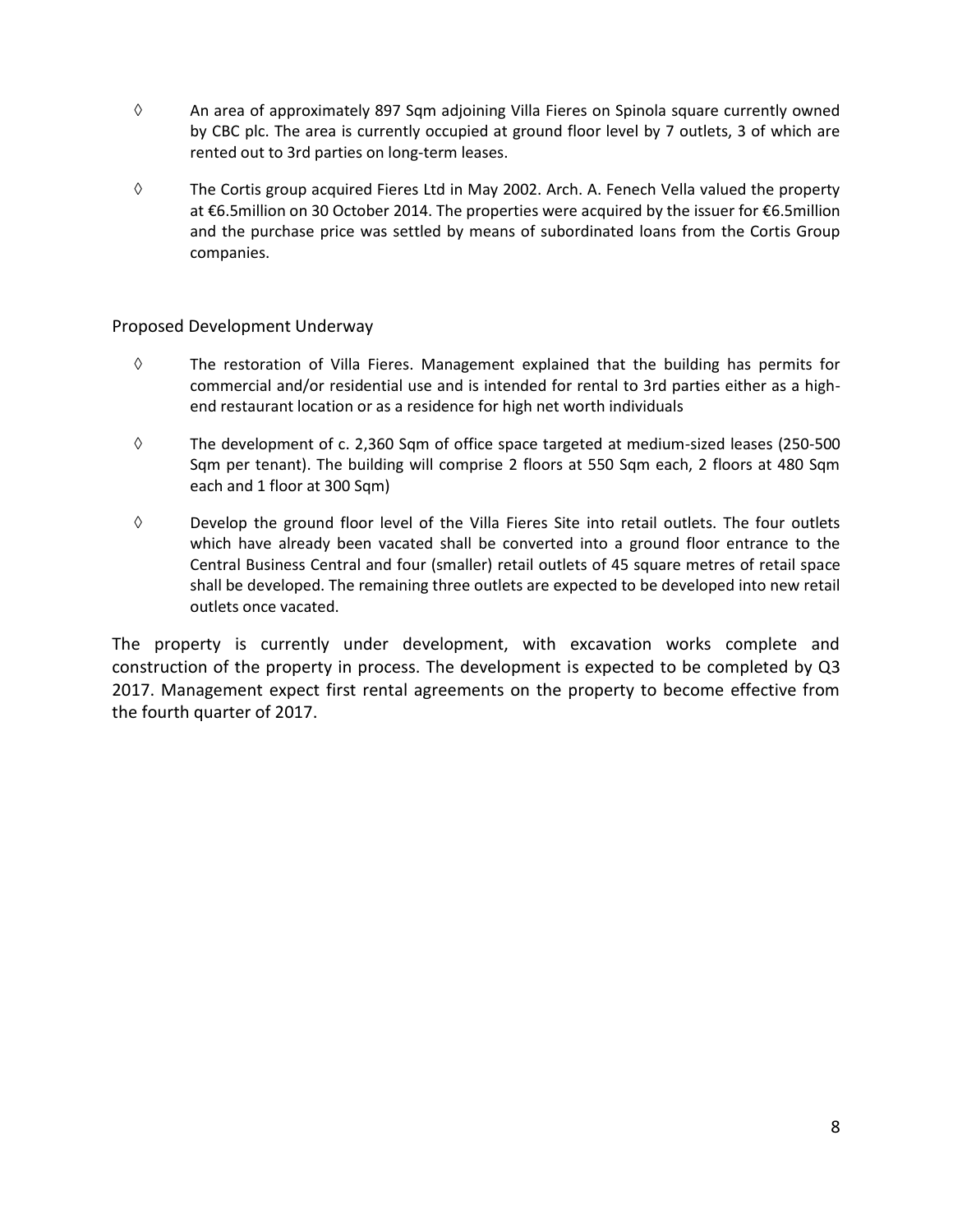## <span id="page-9-0"></span>**3. Review of the business**

The property market in Malta has been gaining pace in recent years in the form of higher demand for high quality office space and residences. The increase has been the result of several international as well as local companies seeking to improve the working place for their employees, in part to improve employee retention and well-being. The drive has been from the services sector, where employers as well as employees are becoming increasingly more sophisticated in their choices due in part to their professional statuses, as reputation and image has become increasingly important. Trends indicate that quality office spaces in office blocks are becoming increasingly attractive to employers wishing to attract additional staff.

Subsequently, there is active demand for the rental of commercial property generally. The Directors are confident that the spaces of the properties forming part of the project will be successfully leased out by third parties in view of this continuing demand. In addition to the foregoing, the Directors are confident in that the development and/or finishing of the properties shall be, barring unforeseen circumstances, smooth-running and timely particularly in view of the experience that the Cortis Group has acquired in its business of property development and construction.

The office blocks and parking spaces forming part of the Project will aim to attain that objective. The Project is geared towards the development of small to medium sized office space, which, in the opinion of the Directors represents a vacuum in the real-estate local market which has seen the construction and development of larger scale commercial property projects.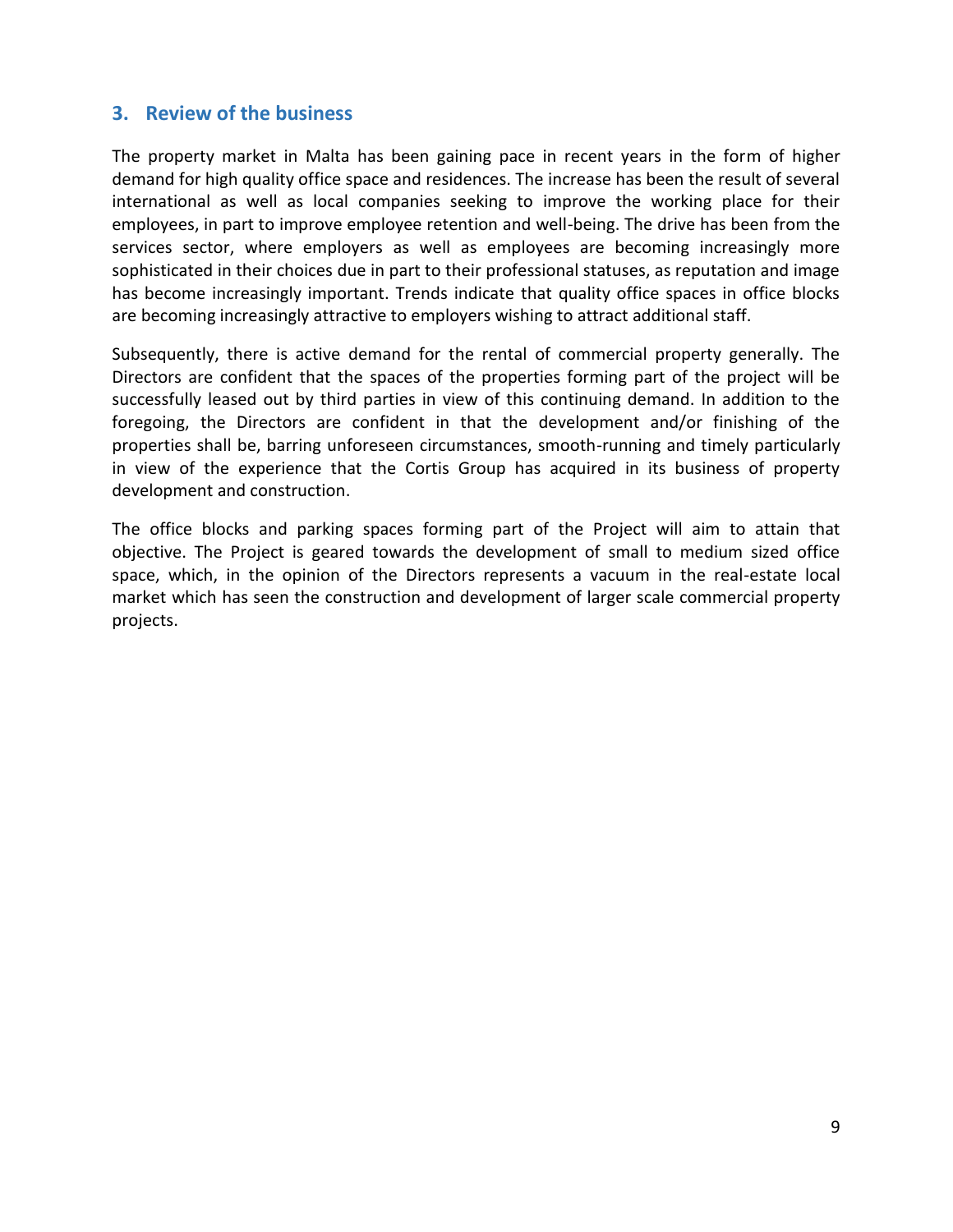# <span id="page-10-0"></span>**4. Performance Review**

All financial information presented in this section was derived from the audited accounts of the issuer or supplied by management. Given that the majority of the Company's projects were not yet complete during the period under review, Management does not consider the FY14 and FY15 results to be reflective of the Company's future performance.

| €'000                            | <b>FY14</b> | <b>FY15</b> | <b>FY16</b> |                |
|----------------------------------|-------------|-------------|-------------|----------------|
| <b>Turnover</b>                  |             | 142         | 224         | $\mathbf{1}$   |
| <b>Operating Expenses</b>        | (17)        | (76)        | (86)        | $\overline{2}$ |
| <b>Reported EBIT</b>             | (17)        | 66          | 138         |                |
| <b>Finance Costs</b>             | (5)         | (184)       | (348)       | 3              |
| <b>Finance costs capitalised</b> | 5           | 135         | 179         | $\overline{4}$ |
| Profit for the year              | (17)        | 17          | (31)        |                |
| <b>Earnings per share</b>        |             | 0.07        | (0.13)      |                |

#### <span id="page-10-1"></span>*4.1 Income Statement*

- 1. Revenue is all derived from rental income and maintenance fees charged to tenants occupying premises in CBC's rental properties.
- 2. Operating expenses are primarily administration and management fees, professional fees and insurance.
- 3. Finance costs relate to the annual interest expense incurred on outstanding debt and the annual amortisation of the bond issue costs which in FY16 amounted to €17.9k.
- 4. Finance costs capitalised reflect the part interest incurred on debt which is directly linked with development projects still under construction. Interest is capitalised until the development of the respective property is complete. This is reflected as an increase in the value of Investment property.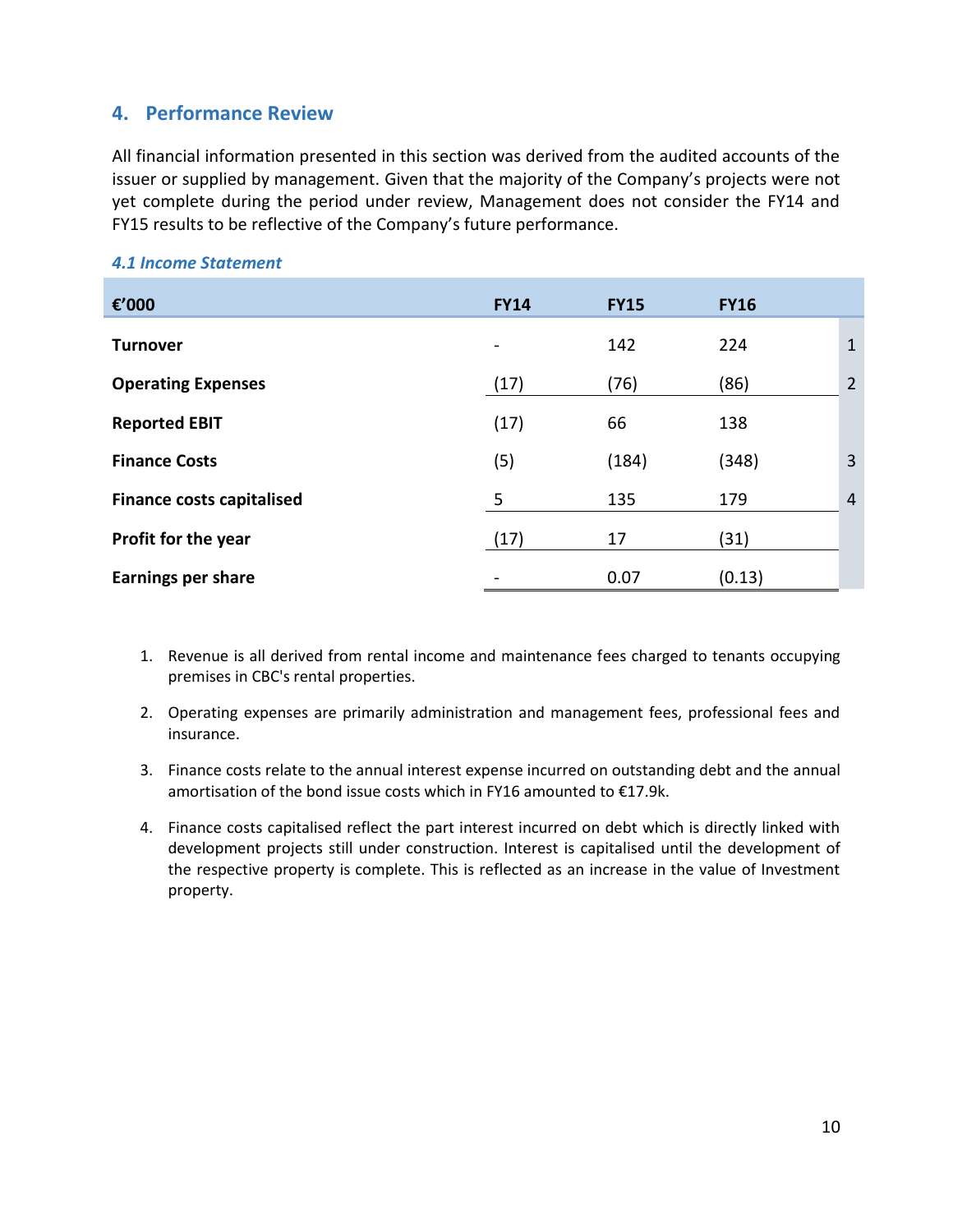#### <span id="page-11-0"></span>*4.2 Revenue*

| €'000                                 | <b>FY14</b>              | <b>FY15</b> | <b>FY16</b> |   |
|---------------------------------------|--------------------------|-------------|-------------|---|
| <b>Zebbug central Business Centre</b> | $\overline{\phantom{a}}$ | 122         | 146         | 1 |
| <b>Gudja Business Centre</b>          |                          | 4           | 58          | 2 |
| <b>Total rental Income</b>            | $\overline{\phantom{a}}$ | 126         | 204         |   |
| Other income                          |                          | 16          | 20          | 3 |
| <b>Total Revenue</b>                  |                          | 142         | 224         |   |

- 1. The purchase agreement of the Zebbug Business Centre by CBC provided that all income derived from the property until 31 December 2014 were to be earned by S.M.W. Cortis, the previous owner of the property, while all income from the property derived from the 1st January 2015 would accrue to CBC. As per Management, the Zebbug Central Business Centre is currently 100% occupied.
- 2. Rental income from Gudja Business Centre reflects the rental income earned from three new tenants occupying Gudja Business Centre whose lease agreement was effective from the first of December 2015.
- 3. Other revenue is primarily composed of Maintenance fee income amounting to approximately 10% of rental income as stipulated in rental agreements.

#### <span id="page-11-1"></span>*4.3 Income Statement Variance*

| €'000                            | <b>FY16A</b> | <b>FY16P</b> | <b>Variance</b> |
|----------------------------------|--------------|--------------|-----------------|
| <b>Turnover</b>                  | 224          | 214          | 10              |
| <b>Operating Expenses</b>        | (86)         | (51)         | (35)            |
| <b>Reported EBIT</b>             | 138          | 163          | (25)            |
| <b>Finance Costs</b>             | (348)        | (353)        | (5)             |
| <b>Finance costs capitalised</b> | 179          | 142          | 37              |
| <b>Profit for the year</b>       | (31)         | (48)         | 17              |
| <b>Earnings per share</b>        | (0.13)       | (0.20)       | 0.07            |

In the above table the income statement variance analysis in financial year 2016 against previously projected results.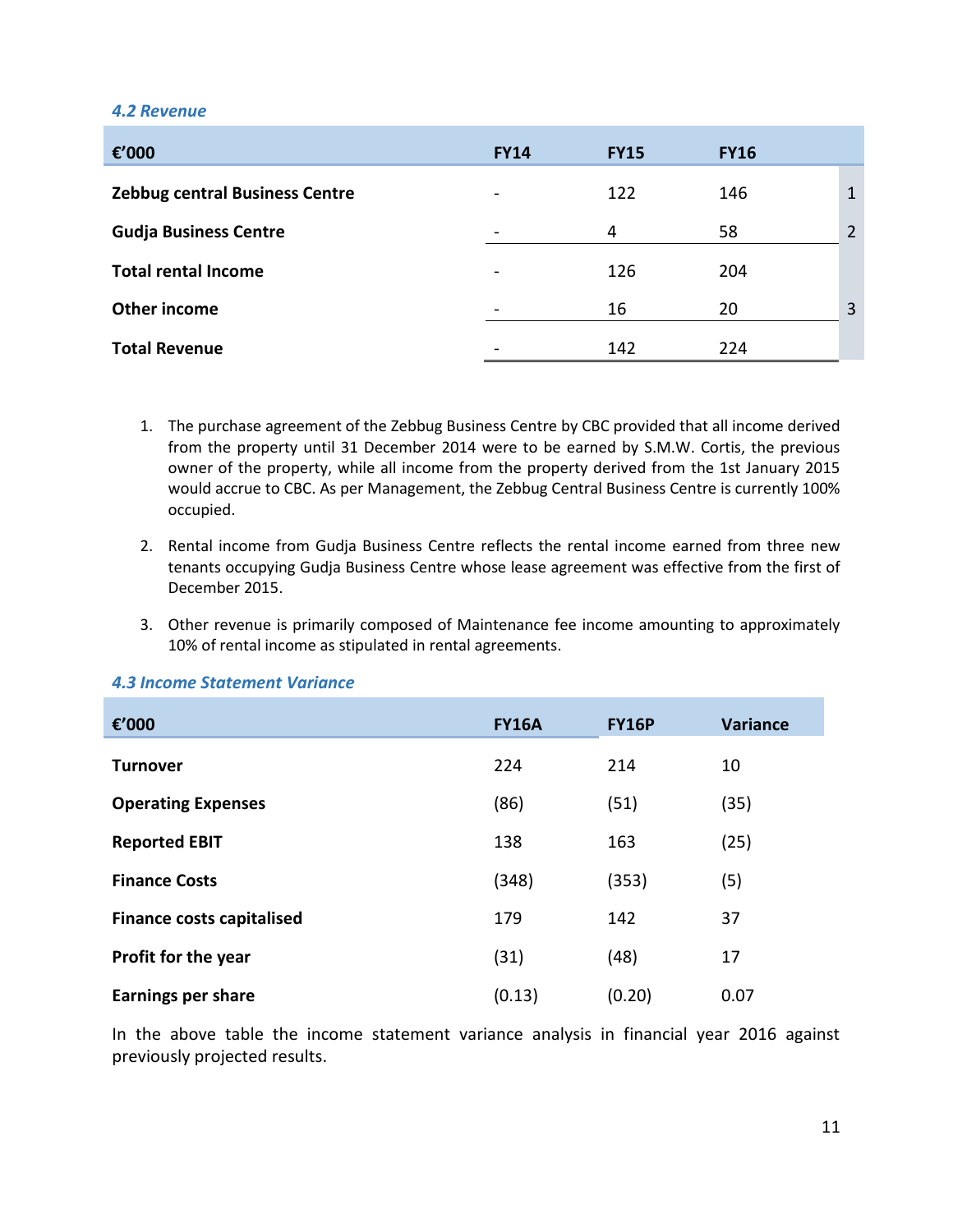## <span id="page-12-0"></span>*4.4 Balance Sheet*

| €000                             | <b>Dec 14</b> | <b>Dec 15</b> | <b>Dec 16</b> |                |
|----------------------------------|---------------|---------------|---------------|----------------|
| Assets                           |               |               |               |                |
| <b>Investment Property</b>       | 12,685        | 13,310        | 14,243        | $\mathbf{1}$   |
| Non-current assets               | 12,685        | 13,310        | 14,243        |                |
|                                  |               |               |               |                |
| Trade and other receivables      | 32            | 39            | 650           |                |
| Cash                             | 587           | 2,854         | 1,247         |                |
| <b>Total current assets</b>      | 619           | 2,893         | 1,898         |                |
| <b>Total assets</b>              | 13,304        | 16,202        | 16,141        |                |
|                                  |               |               |               |                |
| Equity                           |               |               |               |                |
| Share capital                    | 250           | 250           | 250           |                |
| Capital reserve                  | 10,050        | 10,050        | 10,050        | $\overline{2}$ |
| Retained earnings                | (17)          | 1             | (30)          |                |
| Total equity                     | 10,283        | 10,301        | 10,270        |                |
|                                  |               |               |               |                |
| Liabilities                      |               |               |               |                |
|                                  |               |               |               |                |
| <b>Borrowings</b>                | 2,893         | 5,847         | 5,856         | 3              |
| Total non-current liabilities    | 2,893         | 5,847         | 5,856         |                |
| Trade and other payables         | 127           | 54            | 6             |                |
| <b>Total current liabilities</b> | 127           | 54            | ÷             |                |
| <b>Total liabilities</b>         | 3,020         | 5,901         | 5,871         |                |
| Total equity and liabilities     | 13,304        | 16,202        | 16,141        |                |

1. Investment property is composed of three separately identifiable assets, namely the Zebbug Central Business Centre, The Gudja Business Centre and Property in St Julian's held for development. The increase from FY14 to FY15 was driven by an investment of €490k related to development works in Gudja and minor expenses incurred in connection with the development in St Julian's and a capitalisation of €135k in interest incurred on debt directly linked with investment property still under development.

The increase from FY15 to FY16 was primarily driven by development works undertaken on the St Julian's property and a capitalisation of €179k in interest incurred on debt directly linked with investment property still under development.

2. Trade and other receivables in FY16 include a balance of €580k due from S.M.W. Cortis which reflects the deposit paid by the Company on the signing of the promise of sale agreement to acquire the land in Zebbug earmarked for the proposed development.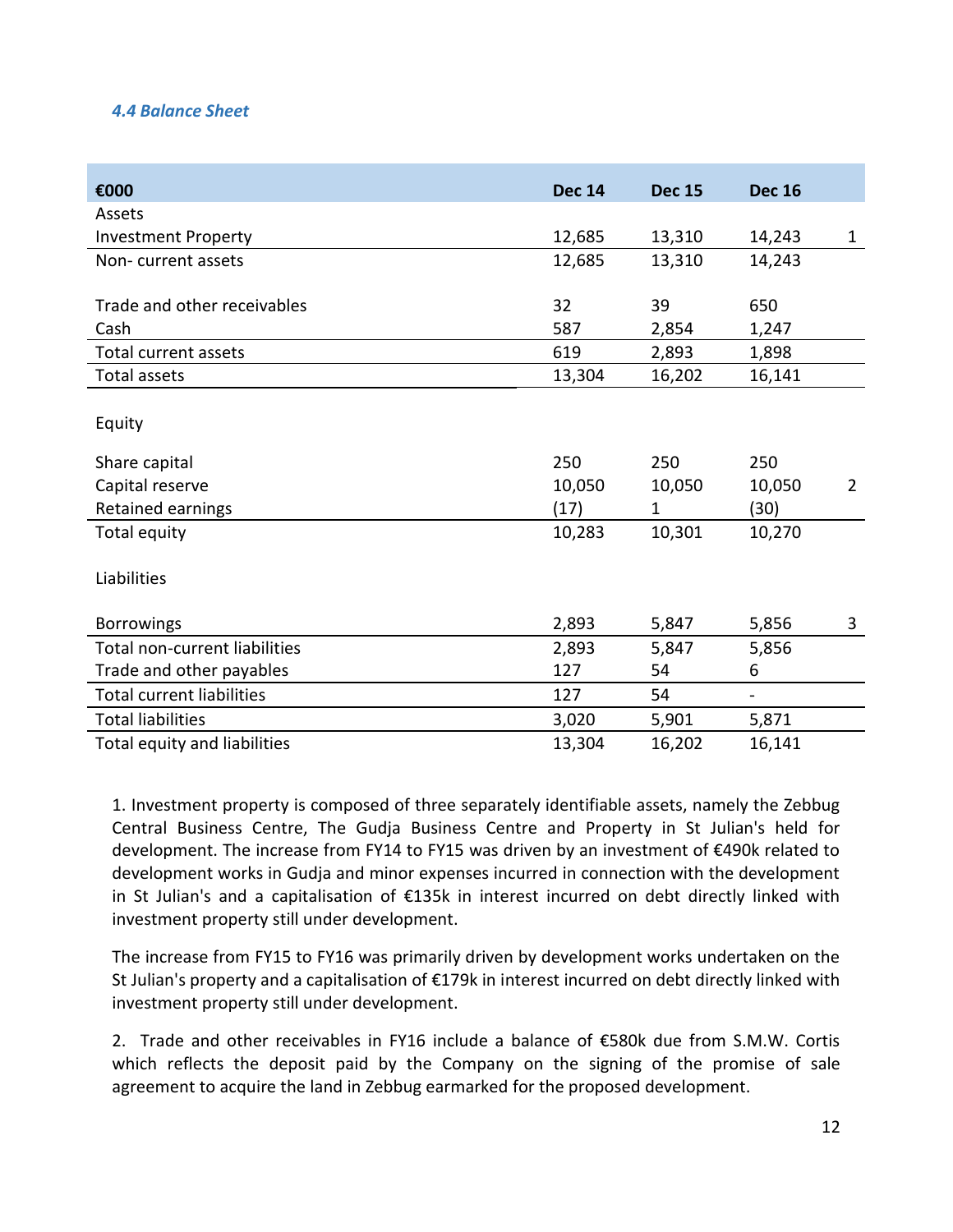3. The entire €10,050k Capital reserve relates to two subordinated loans with related parties, which under IAS 8 are classified as equity. The company entered into the subordinated loan agreements to part finance the acquisition of the Zebbug Central Business Centre, the Gudja Central Business Centre and Villa Fieres sites. The terms of the Subordinated loan agreements stipulate that these loans will not be settled unless the company has sufficient funds to repay in full the principle and interest on the bonds in issuance in accordance with the terms of the Bond Issuance Programme. In the Audited Financial Statements of CBC plc dated 31 December 2014, the entire €10,050k subordinated loans balance was reported as borrowings in Current liabilities. This was subsequently restated in the Audited Financial Statements issued thereafter.

The Company has an additional €400k subordinated loan facility from S.M.W. Cortis Limited in place which as at 30 June 2016 was not withdrawn. This was extended to finance any cash shortfalls the Company may have during the St. Julian's development. Management indicated that this subordinated loan facility will remain in place.

4. CBC plc issued a bond of €3m on 22 December 2014 and another bond of €3m from the same issuance programme on the 24th of December 2015. The net proceeds of these funds were used to part finance the acquisition of the properties acquired in FY14 and to finance the development of St. Julian's Central Business Centre. Borrowings are presented net of bond issue costs. The bond issue cost is amortised over the term of the debt instrument. The nominal balance of debt securities in issue amounts to €6m.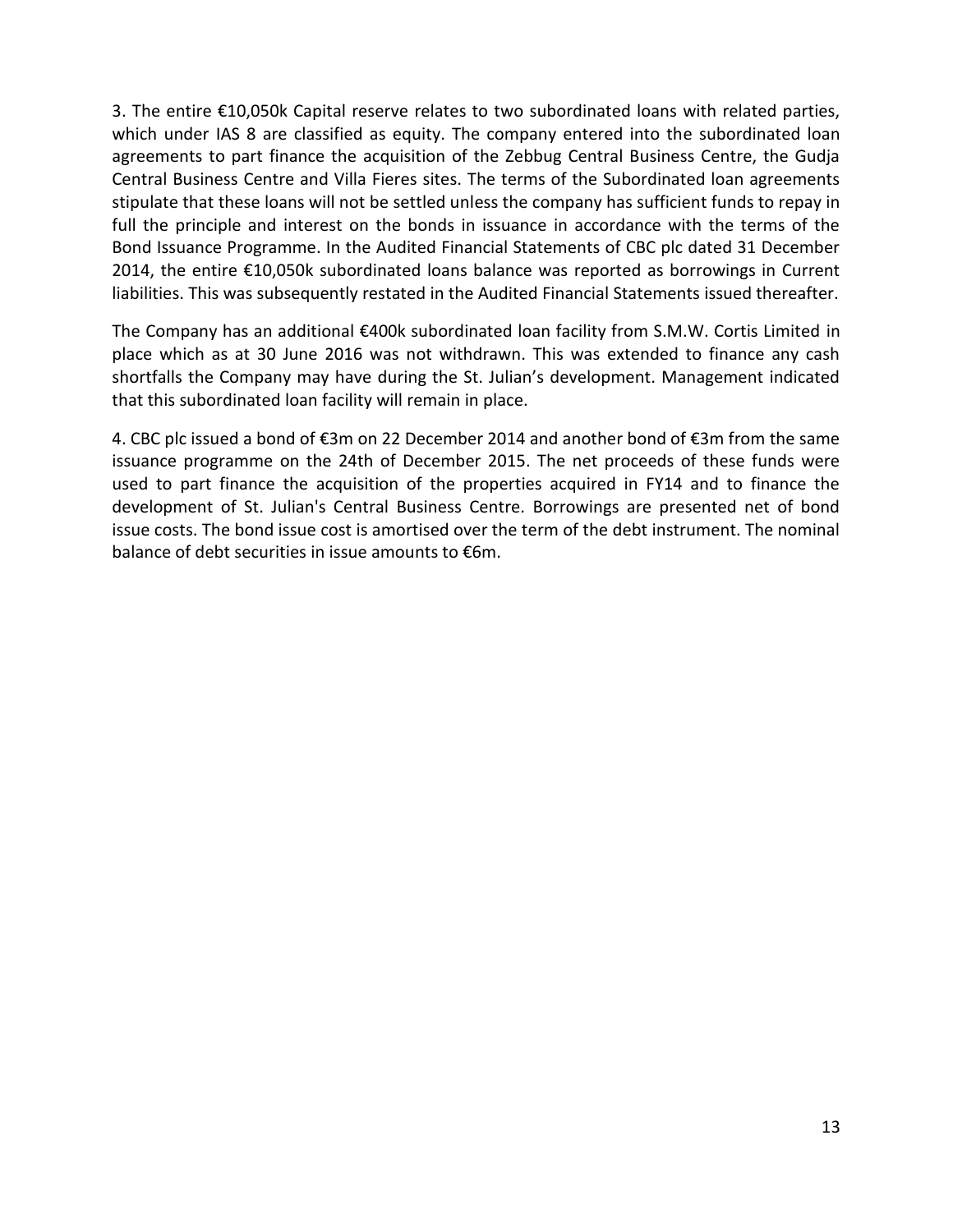### <span id="page-14-0"></span>*4.5 Cash Flow Statement Review*

| €000                                     | <b>FY14</b> | <b>FY15</b> | <b>FY16</b>                  |
|------------------------------------------|-------------|-------------|------------------------------|
| Cash flows from operating activities     |             |             |                              |
| <b>EBITDA</b>                            | (17)        | 66          | 138                          |
| Movement in long-term trade receivables  | (31)        | 7           | (612)                        |
| Movement in long-term trade payables     | 122         | 73          | (48)                         |
| Finance costs paid                       |             | (171)       | (330)                        |
| Net operating cash flows                 | 74          | (185)       | (852)                        |
|                                          |             |             |                              |
| Cashflow from investing activities       |             |             |                              |
| Purchase of Investment property          | (12, 680)   | (490)       | (754)<br>1                   |
| Net cash used in investing activities    | (12,680)    | (490)       | (754)                        |
|                                          |             |             |                              |
| Cash flows from financing activities     |             |             |                              |
| Loans from related parties               | 10,050      |             |                              |
| Bond proceeds                            | 2,893       | 2,941       | 2                            |
| Issue of share capital                   | 250         |             |                              |
| Net cash used in financing activities    | 13,193      | 2,941       | $\qquad \qquad \blacksquare$ |
| Net movement in cash flows               | 587         | 2,267       | (1,606)                      |
| Cash and cash equivalents at beg of year |             | 587         | 2,854                        |
| Cash and cash equivalents at end of year | 587         | 2,854       | 1,247                        |

- 1. Purchase of investment property in FY14 relates to the acquisition of the three distinct properties in Zebbug, Gudja and St. Julian's as indicated in the first section of the report. The €12.68m acquisition value was financed up to €8.05m through a subordinated loan agreement from S.M.W. Cortis Limited, €2m through a subordinated loan agreement with Lapsi Court Limited, €250k through share capital and the remainder was settled in cash. Purchase of investment property in FY15 primarily related to capital expenditure to complete the property in Gudja.
- 2. Bond proceeds are presented net of bond issue costs. A bond with a nominal value of €3m, a coupon of 5.75% and a maturity date of 2021 was issued on the 22 December 2014. A second tranche of the bond with a nominal value of €3m, a coupon of 5.25% and a maturity date of 2025 was issued on the 29 December 2015. Bond liabilities are reported net of issue cost, with issue costs amortised annually over the term of the bond.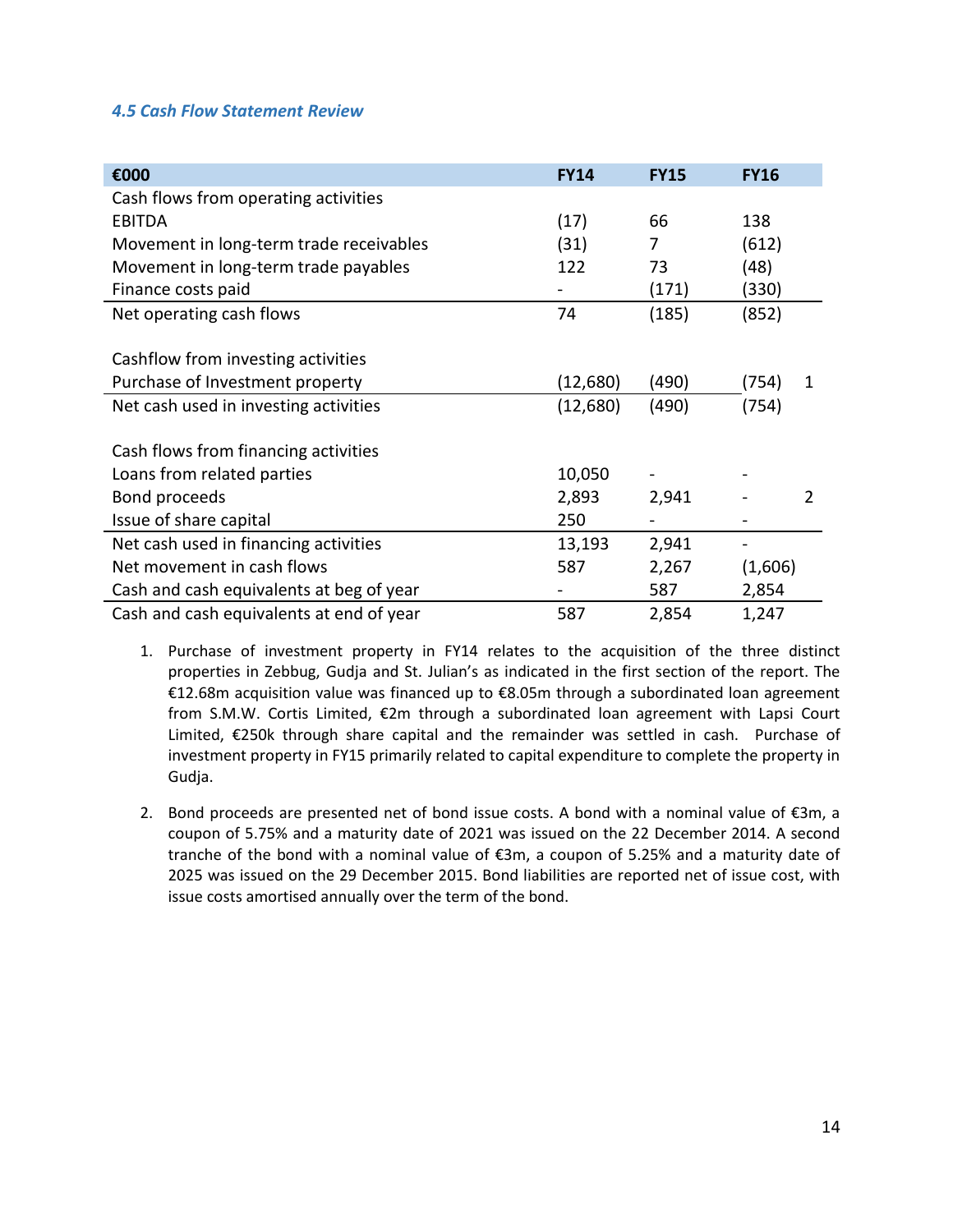# <span id="page-15-0"></span>**5. Projected Financials**

The information used in order to present the projected financial information below was supplied by the management of the issuer.

## <span id="page-15-1"></span>*5.1 Income Statement*

The projected Income Statement and Statement of financial position presented in this section represent management's financial projections pertaining to the Group for the current year and FY2018.

| €000                            | <b>FY17F</b> |
|---------------------------------|--------------|
| Total rental income             | 471          |
| Administrative fees charges     | 47           |
| Revenue                         | 519          |
| Overheads                       | (142)        |
| <b>EBITDA</b>                   | 376          |
| Fair Value movement - Inv. Prop | 757          |
| Interest Income on Investments  |              |
| Amortisation of bond issue cost | (29)         |
| EBIT                            | 1,105        |
| Interest expense                | (136)        |
| Profit before tax               | 969          |
| Taxation                        |              |
| Profit after tax                | 969          |

Assumptions used:

- $\triangleright$  Tax expense relates entirely to tax on rental income projected at a flat rate of 15% in accordance with existing tax legislation. The tax charge is calculated using the 35% tax regime in 2017 resulting in a nil tax charge for the year.
- $\triangleright$  Interest income is projected at a flat rate of 0.5% on excess cash transferred to investments.
- $\triangleright$  The company is currently in the final stages of undertaking a new project, which has been included in the forecasts
- $\triangleright$  Interest incurred on debt allocated to properties under development is capitalised.

Revenue growth is primarily driven by the completion and subsequent rental of the properties in St. Julian's.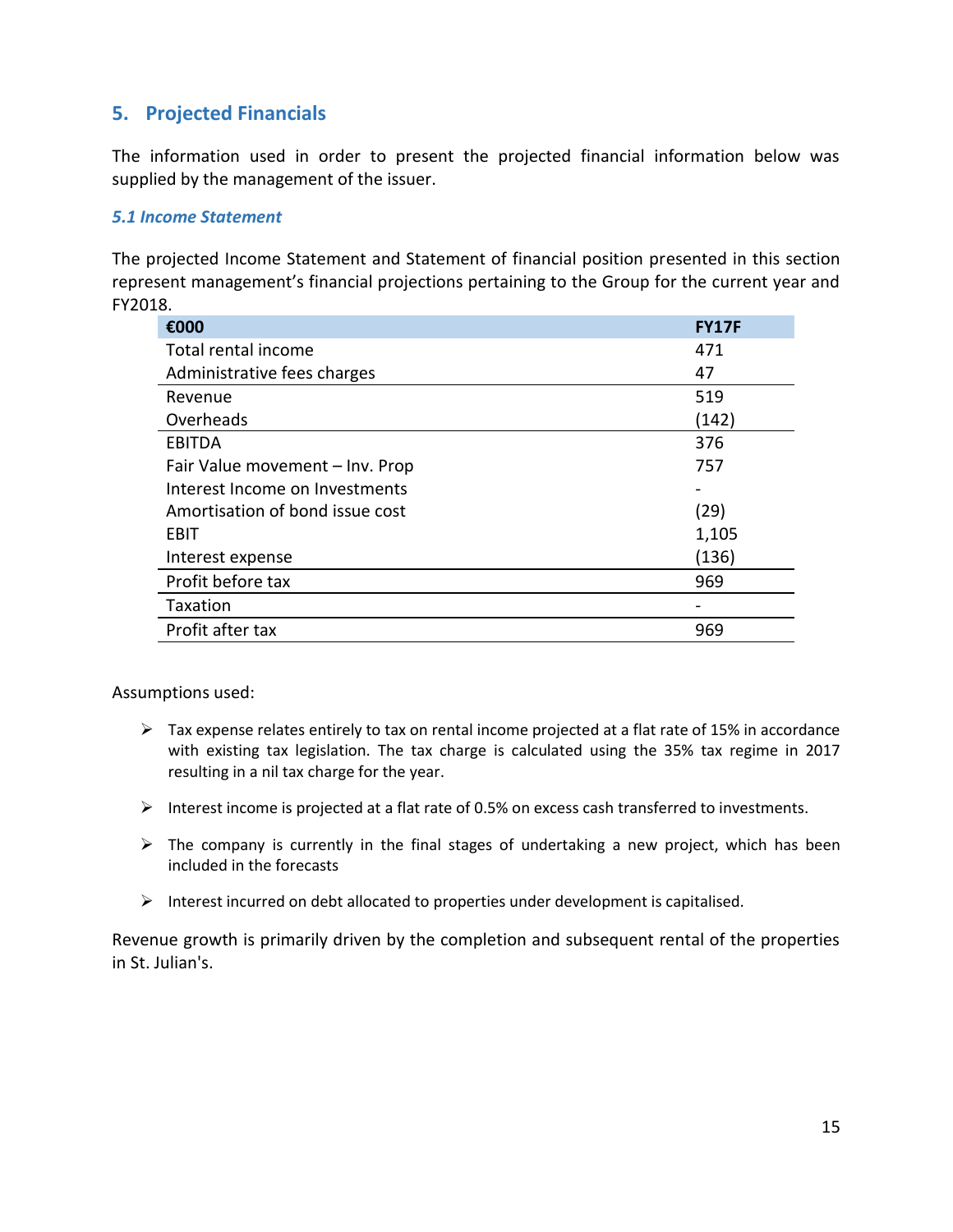#### <span id="page-16-0"></span>*5.2 Balance Sheet*

| €000                                | <b>FY17F</b> |
|-------------------------------------|--------------|
| Assets                              |              |
| Investment property                 | 28,973       |
| Investments                         |              |
| Trade and other receivables         | 70           |
| Cash and Cash Equivalents           | 0            |
| <b>Total Assets</b>                 | 29,044       |
|                                     |              |
| <b>Equity and Liabilities</b>       |              |
| Non-current liabilities             |              |
| Borrowings (bonds)                  | 11,774       |
| Total borrowings                    | 11,774       |
| Trade and other payables            |              |
| <b>Total Liabilities</b>            | 11,774       |
|                                     |              |
| Equity                              |              |
| <b>Share Capital</b>                | 250          |
| Quasi Capital                       | 16,081       |
| <b>Revaluation reserve</b>          | 757          |
| Retained earnings                   | 182          |
| <b>Total Equity</b>                 | 17,269       |
| <b>Total Equity and Liabilities</b> | 29,044       |

#### Assets

- $\Diamond$  Investment property in December 2017 includes management's estimates of the revaluation of property and includes development costs and capitalised interest incurred over the financial year ended 31 December 2017. No further property revaluations have been included in the projections.
- $\Diamond$  Excess cash is assumed to be invested in short term investments yielding 0.5% p.a.

#### Liabilities

 $\Diamond$  Bond borrowings include existing bonds in issue as well as further third party financing.

#### Equity

 $\Diamond$  Quasi equity consists of Subordinated debt due to S.M.W. Cortis Group arising on the acquisition of investment property. The subordinated debt incurs no interest and is repayable after full repayment of the outstanding bonds.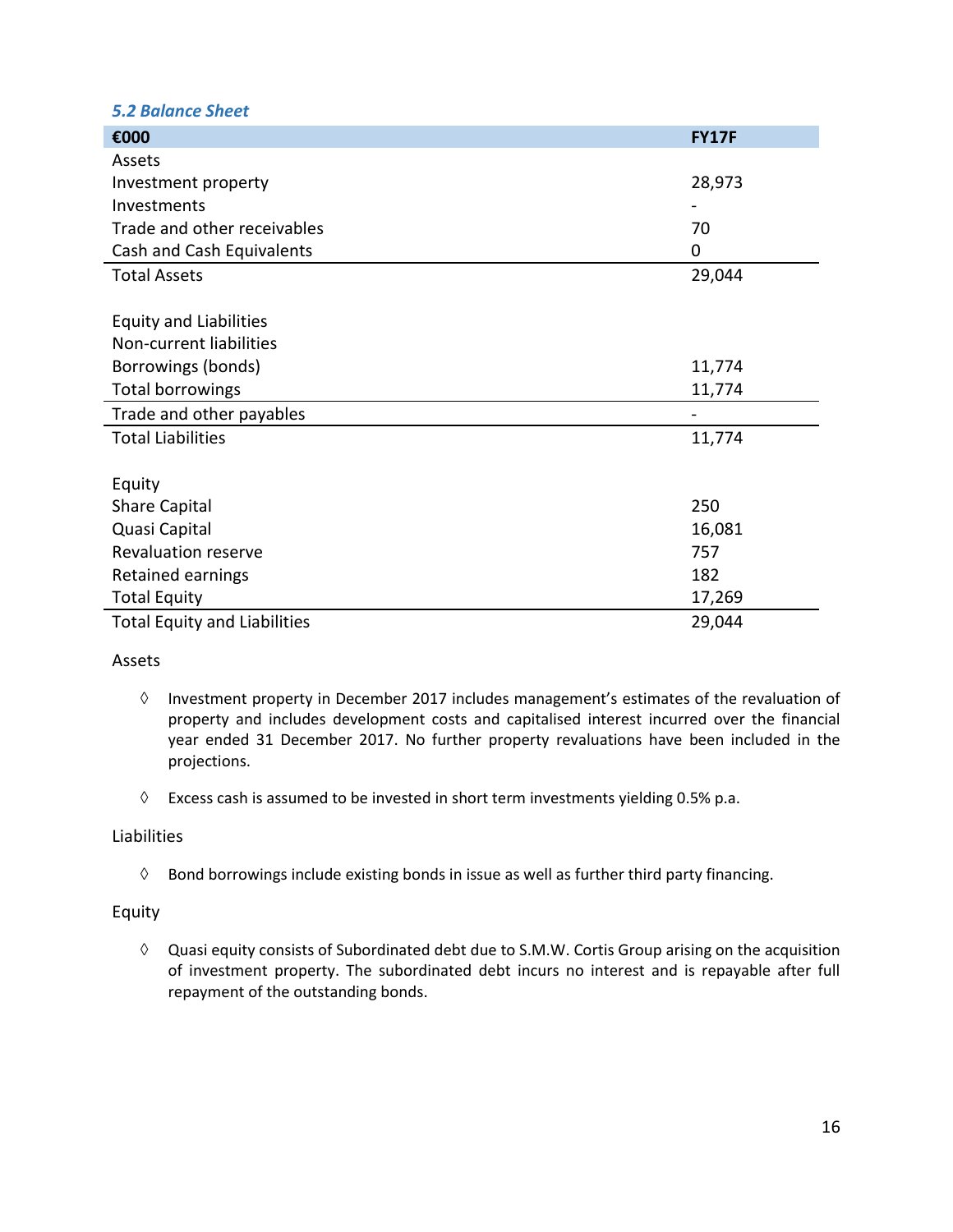## <span id="page-17-0"></span>*5.3 Cashflow Statement*

| €000                                     | <b>FY17F</b> |
|------------------------------------------|--------------|
| Cash flows from operating activities     |              |
| <b>EBITDA</b>                            | 376          |
| Movement in working capital              | 574          |
| Tax                                      |              |
| Net operating cash flows                 | 951          |
|                                          |              |
| Cashflow from investing activities       |              |
| Purchase of Investment property          | (11,500)     |
| Development and finishing costs          | (2, 121)     |
| Short term Investments                   |              |
| Interest Income on Investments           |              |
| Net cash used in investing activities    | (13,621)     |
|                                          |              |
| Cash flows from financing activities     |              |
| <b>Bond Proceeds</b>                     | 5,880        |
| <b>Bank refinancing</b>                  |              |
| Bond repayment                           |              |
| Interest payable on facilities           | (488)        |
| Quasi equity                             | 6,031        |
| Net cash used in financing activities    | 11,424       |
| Net movement in cash flows               | (1, 247)     |
| Cash and cash equivalents at beg of year | 1,247        |
| Cash and cash equivalents at end of year | 0            |
| Short term investments                   |              |
| <b>Total Liquidity Level</b>             | $\mathbf 0$  |
| Subordinated Loan facility               | 169          |
| Headroom                                 | 169          |

#### Source: Management Information

## *Notes to Cashflow statement*

Investing cash flows

- $\Diamond$  Acquisition of investment property relates to the cost of a new site in Zebbug which the company intends to develop in the near future. A deposit of €580k has already been paid and is reflected in the movement in working capital.
- $\Diamond$  Development costs include payments for development and finishing costs relating to St Julian's (FY17: €1,723k) and the New Zebbug site (FY17: €398k).
- $\Diamond$  Investment and disposal of short-term investments are projected based on cash flow requirements.

Financing cash flows - The forecasts assume the issuance of a new bond to the general public to finance a new development in Zebbug.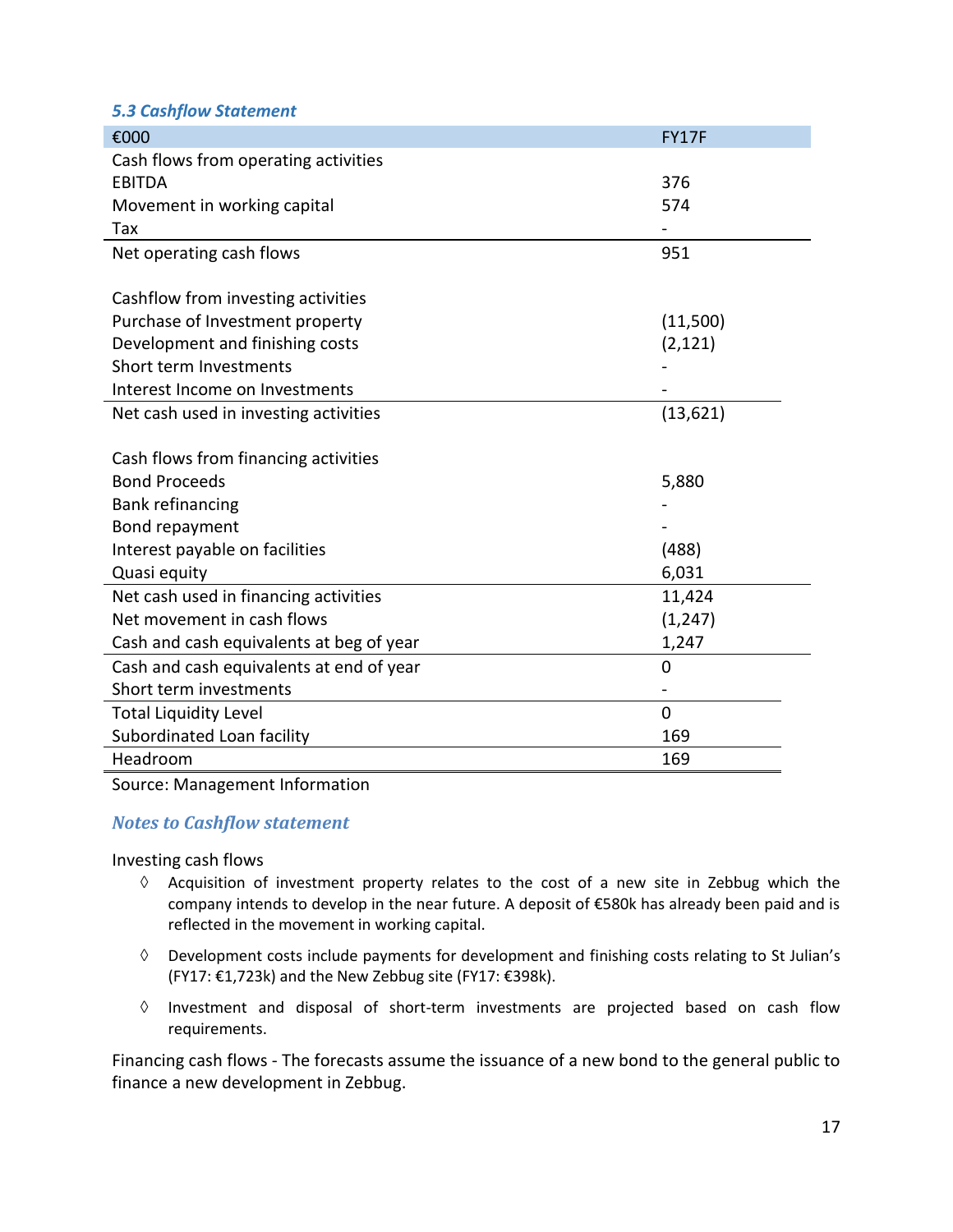# <span id="page-18-0"></span>**6. Summary of Analysis**

| €000's unless otherwise indicated    | 2015        | 2016           | 2017F                    |
|--------------------------------------|-------------|----------------|--------------------------|
| <b>Income Statement</b>              |             |                |                          |
| Revenue                              | 142         | 224            | 471                      |
| Growth (YoY)                         | $\mathbf 0$ | 57.7%          | 110.3%                   |
| <b>Operating Income (EBIT)</b>       | 66          | 138            | 1,105                    |
| <b>Operating Margin</b>              | 46.5%       | 61.6%          | 234.6%                   |
| Net Income                           | 17          | (31)           | 969                      |
| <b>Net Margin</b>                    | 12.0%       | $-13.8%$       | 205.7%                   |
| Earnings per share                   | 0.07        | (0.13)         | 3.88                     |
| <b>Balance Sheet</b>                 |             |                |                          |
| Cash and Cash Equivalents            | 2,854       | 1,247          | $\blacksquare$           |
| <b>Total Current Assets</b>          | 2,893       | 1,898          | 70                       |
| <b>Total Non-Current Assets</b>      | 13,310      | 14,243         | 28,974                   |
| <b>Total Assets</b>                  | 16,202      | 16,141         | 29,044                   |
| <b>Total Current Liabilities</b>     | 54          | $\overline{a}$ | $\overline{\phantom{a}}$ |
| <b>Total Non-Current Liabilities</b> | 5,847       | 5,856          | 11,774                   |
| <b>Total Debt</b>                    | 5,847       | 5,856          | 11,774                   |
| <b>Total Equity</b>                  | 10,301      | 10,270         | 17,269                   |
| Net Debt                             | 2,993       | 4,609          | 11,774                   |
| <b>Cashflow</b>                      |             |                |                          |
| <b>Cash from Operations</b>          | (197)       | (852)          | 951                      |
| Capex                                | 491         | 754            | 13,621                   |
| Free Cash Flow                       | (688)       | (1,606)        | (12,670)                 |
| <b>Ratios</b>                        |             |                |                          |
| Profitability                        |             |                |                          |
| Return on Common Equity              | 0.17%       | $-0.30%$       | 5.61%                    |
| Return on Assets                     | 0.10%       | $-0.19%$       | 3.34%                    |
| Solvency                             |             |                |                          |
| Net Debt / Total Equity              | 0.29        | 0.45           | 0.68                     |
| Net Debt / Assets                    | 0.18        | 0.29           | 0.41                     |
| Net Debt / EBIT                      | 45.35       | 33.40          | 10.66                    |
| <b>Current Ratio</b>                 | 53.57       | N/A            | N/A                      |
| Net Debt/CFO                         | $-0.07$     | $-0.18$        | 0.08                     |
| CFO/EBIT                             | $-2.98$     | $-6.17$        | 0.86                     |
| <b>Interest Coverage</b>             | 38.6%       | 41.8%          | 226.4%                   |
| <b>Reference Items</b>               |             |                |                          |
| <b>Issued Share Capital</b>          | 250         | 250            | 250                      |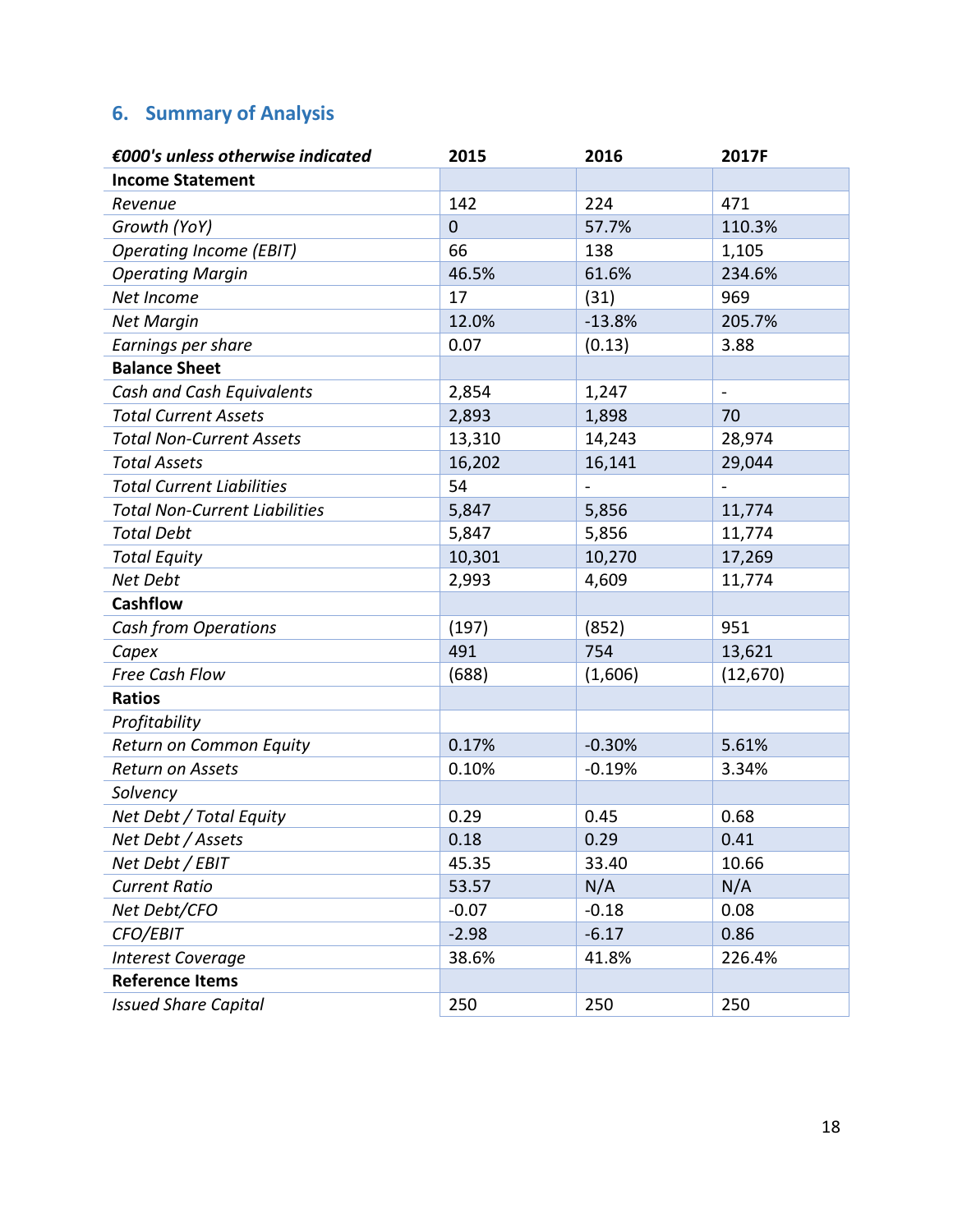# <span id="page-19-0"></span>7. Listed debt and other securities of the Issuer and its related parties

| <b>Issuer / Related Company</b> | Definition of Relationship | List of securities                                |
|---------------------------------|----------------------------|---------------------------------------------------|
| Central Business Centres plc    | Direct Issuer              | mln nominal 5.25% bonds<br>€3<br>maturing in 2025 |
| Central Business Centres plc    | Direct Issuer              | mln nominal 5.75% bonds<br>€3<br>maturing in 2021 |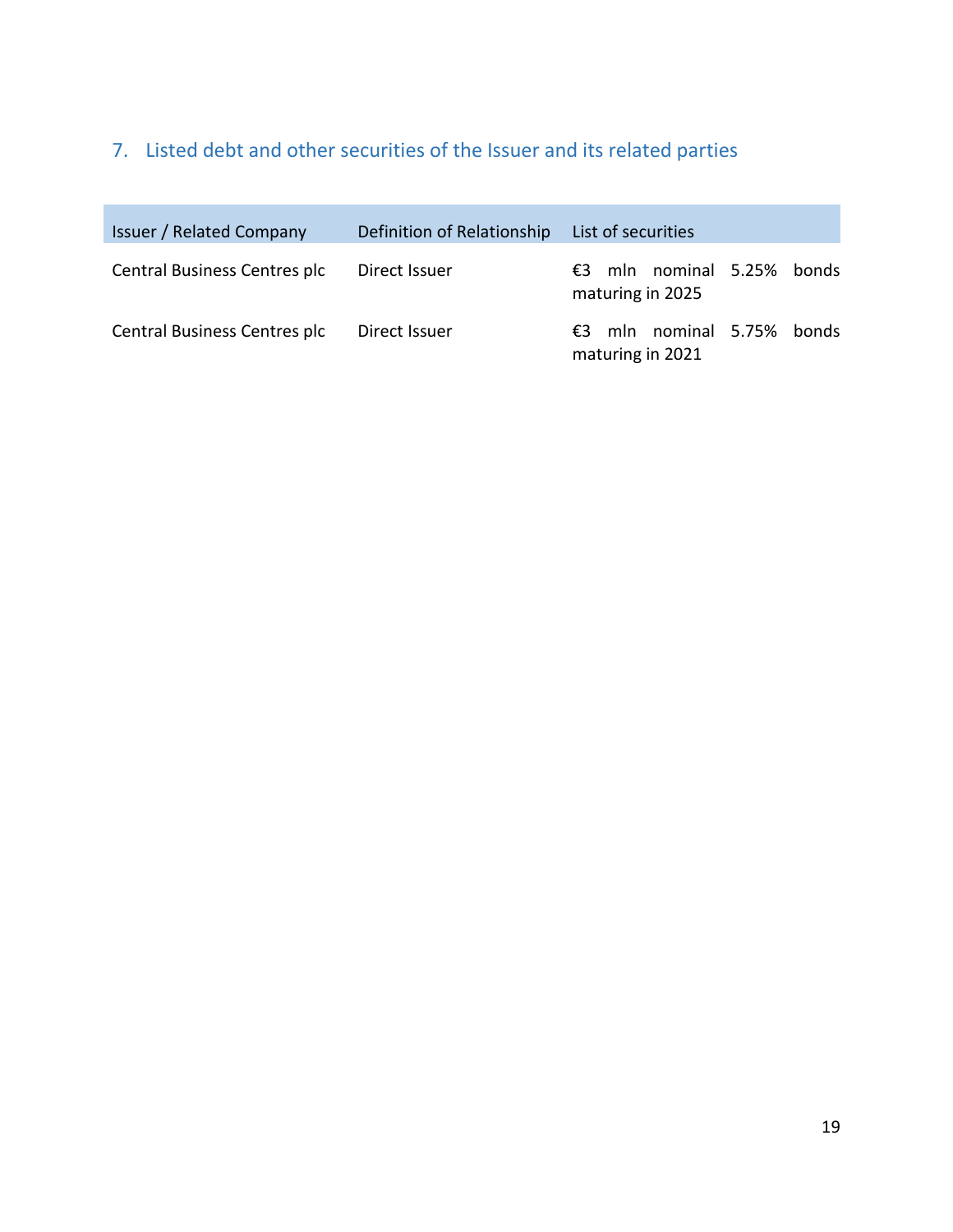# <span id="page-20-0"></span>**8. Comparative Analysis**

The purpose of the table below compares the proposed debt issuance of the group to other debt instruments with similar duration. One must note that given the material differences in profiles and industries, the risks associated with the Group's business and that of other issuers is therefore also different.

|                                                              | <b>Nominal</b>            | Yield to           | Interest         | Total                              | <b>Net</b><br>Asset        | Gearing         |
|--------------------------------------------------------------|---------------------------|--------------------|------------------|------------------------------------|----------------------------|-----------------|
|                                                              | Value<br>$(\epsilon'000)$ | Maturity<br>$(\%)$ | Cover<br>(times) | <b>Assets</b><br>$(\epsilon$ 'mln) | Value<br>$(\epsilon$ 'mln) | Ratio<br>$(\%)$ |
|                                                              |                           |                    |                  |                                    |                            |                 |
| 5.75% Central Business Centres plc Unsecured<br>€ 2021 S1T1  | 3,000                     | 4.57%              | 2.26             | 29.04                              | 17.27                      | 46%             |
| 4.5% Hili Properties plc Unsecured € 2025                    | 37,000                    | 3.90%              | 1.50             | 90.87                              | 26.32                      | 74%             |
| 5.25% Central Business Centres plc Unsecured<br>€ 2025 S2T1* | 3,000                     | 5.03%              | 2.26             | 29.04                              | 17.27                      | 46%             |
| 4.5% Medserv plc Unsecured € 2026                            | 21,982                    | 4.02%              | 2.24             | 121.45                             | 26.41                      | 70%             |
| 4.25% Corinthia Finance plc Unsecured € 2026                 | 40,000                    | 3.72%              | 1.13             | 1357.87                            | 641.03                     | 42%             |
| 4% MIDI plc Secured € 2026                                   | 50,000                    | 3.67%              | 2.64             | 187.46                             | 71.25                      | 38%             |
| 4% International Hotel Investments plc Secured<br>€ 2026*    | 55,000                    | 4.00%              | 3.3              | 1152.44                            | 608.29                     | 38%             |
| 3.9% Plaza Centres plc € 2026                                | 8,500                     | 3.55%              |                  |                                    |                            |                 |
| Average of Comparable Peers                                  |                           | 3.98%              |                  |                                    |                            |                 |



Yield Curve Analysis

As at 19<sup>th</sup> April 2017, the average spread over the Malta Government Stock (MGS) for corporates with maturity range of nine-ten years was 281 basis points. The Central Business Centres bond maturing on the 30/12/2025 was yielding 503 basis points and an equivalent spread of 394 basis points. The bond maturing in 2021 was yielding 457 basis points and an equivalent spread of 433 basis points.

<sup>\*</sup>Based on 2017 projections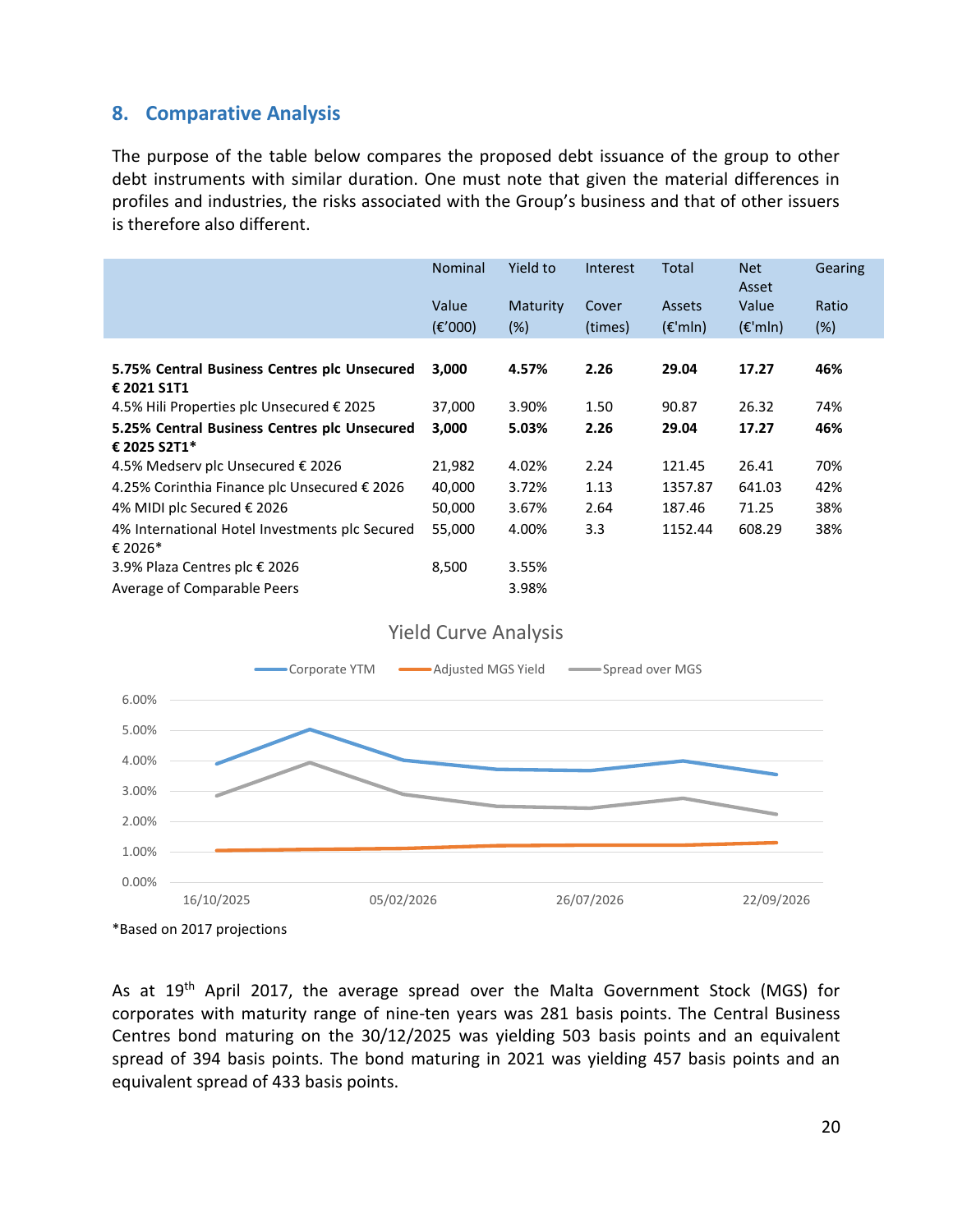# <span id="page-21-0"></span>**9. Glossary and Definitions**

| <b>Income Statement</b>                      |                                                                                                                                                                                                                                                                        |  |  |  |
|----------------------------------------------|------------------------------------------------------------------------------------------------------------------------------------------------------------------------------------------------------------------------------------------------------------------------|--|--|--|
| Revenue                                      | Total revenue generated by the Group from its business activities during the<br>financial year, that is, the operations of BCT and EQR                                                                                                                                 |  |  |  |
| <b>Operating Expenses</b>                    | expenses include the cost of terminal<br>Operating<br>operations<br>and<br>management expenses in maintaining the investment property of EQR.                                                                                                                          |  |  |  |
| <b>EBITDA</b>                                | EBITDA is an abbreviation for earnings before interest, tax, depreciation and<br>amortisation. EBITDA can be used to analyse and compare profitability<br>between companies and industries because it eliminates the effects of<br>financing and accounting decisions. |  |  |  |
| Profit after tax                             | Profit after tax is the profit made by the Group during the financial year both<br>from its operating as well as non-operating activities.                                                                                                                             |  |  |  |
| <b>Profitability Ratios</b>                  |                                                                                                                                                                                                                                                                        |  |  |  |
| Operating profit margin                      | Operating profit margin is operating income or EBITDA as a percentage of<br>total revenue.                                                                                                                                                                             |  |  |  |
| Net profit margin                            | Net profit margin is profit after tax achieved during the financial year<br>expressed as a percentage of total revenue.                                                                                                                                                |  |  |  |
| Profit before Tax (PBT)                      | Profit before Tax is the profit is achieved during the financial year after<br>deducting all relevant expenses including interest expenses. This however<br>does not include tax expense.                                                                              |  |  |  |
| Efficiency                                   |                                                                                                                                                                                                                                                                        |  |  |  |
| Return on Equity                             | Return on equity (ROE) measures the rate of return on the shareholders'<br>equity of the owners of issued share capital, computed by dividing profit after<br>tax by shareholders' equity.                                                                             |  |  |  |
| Return<br>capital<br>on<br>employed          | Return on capital employed (ROCE) indicates the efficiency and profitability of<br>a company's capital investments, estimated by dividing operating profit by<br>capital employed.                                                                                     |  |  |  |
| Return on Assets                             | Return on assets (ROA) is computed by dividing profit after tax by total assets.                                                                                                                                                                                       |  |  |  |
| <b>Equity Ratios</b>                         |                                                                                                                                                                                                                                                                        |  |  |  |
| Earnings per share                           | Earnings per share (EPS) is the amount of earnings per outstanding share of a<br>company's share capital. It is computed by dividing net income available to<br>equity shareholders by total shares outstanding as at balance sheet date                               |  |  |  |
| <b>Cash Flow Statement</b>                   |                                                                                                                                                                                                                                                                        |  |  |  |
| Cash<br>flow<br>from<br>operating activities | Cash generated from the principal revenue-producing activities of the<br>Company.                                                                                                                                                                                      |  |  |  |
| Cash flow from investing<br>activities       | Cash generated from the activities dealing with the acquisition and disposal of<br>long-term assets and other investments of the Company.                                                                                                                              |  |  |  |
| Cash flow from financing<br>activities       | Cash generated from the activities that result in change in share capital and<br>borrowings of the Company.                                                                                                                                                            |  |  |  |